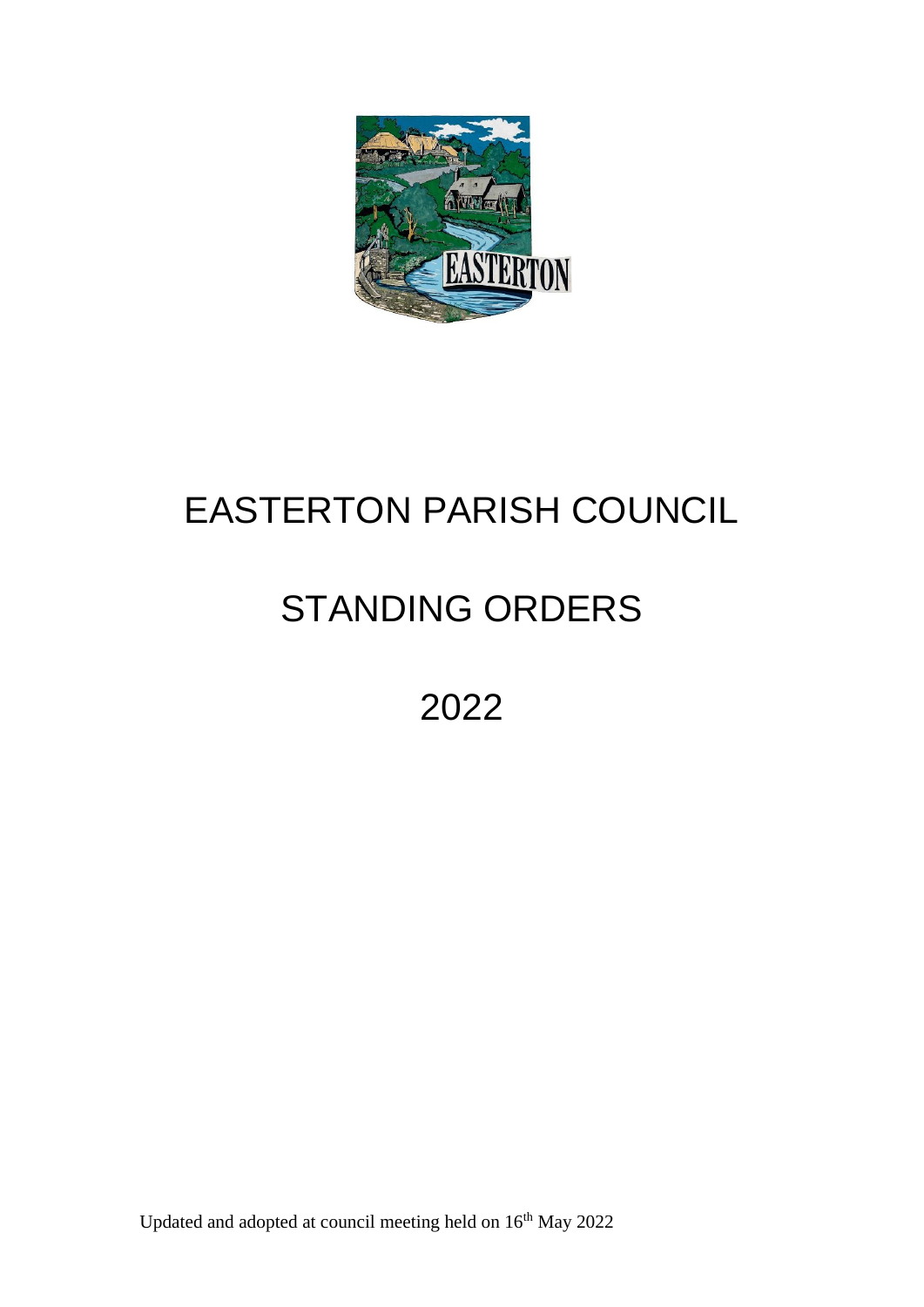| Extraordinary meetings of the council, committees and sub-committees 11     |  |
|-----------------------------------------------------------------------------|--|
|                                                                             |  |
|                                                                             |  |
| Motions for a meeting that require written notice to be given to the proper |  |
|                                                                             |  |
|                                                                             |  |
|                                                                             |  |
|                                                                             |  |
|                                                                             |  |
|                                                                             |  |
|                                                                             |  |
|                                                                             |  |
|                                                                             |  |
|                                                                             |  |
|                                                                             |  |
|                                                                             |  |
|                                                                             |  |
|                                                                             |  |
|                                                                             |  |
|                                                                             |  |
|                                                                             |  |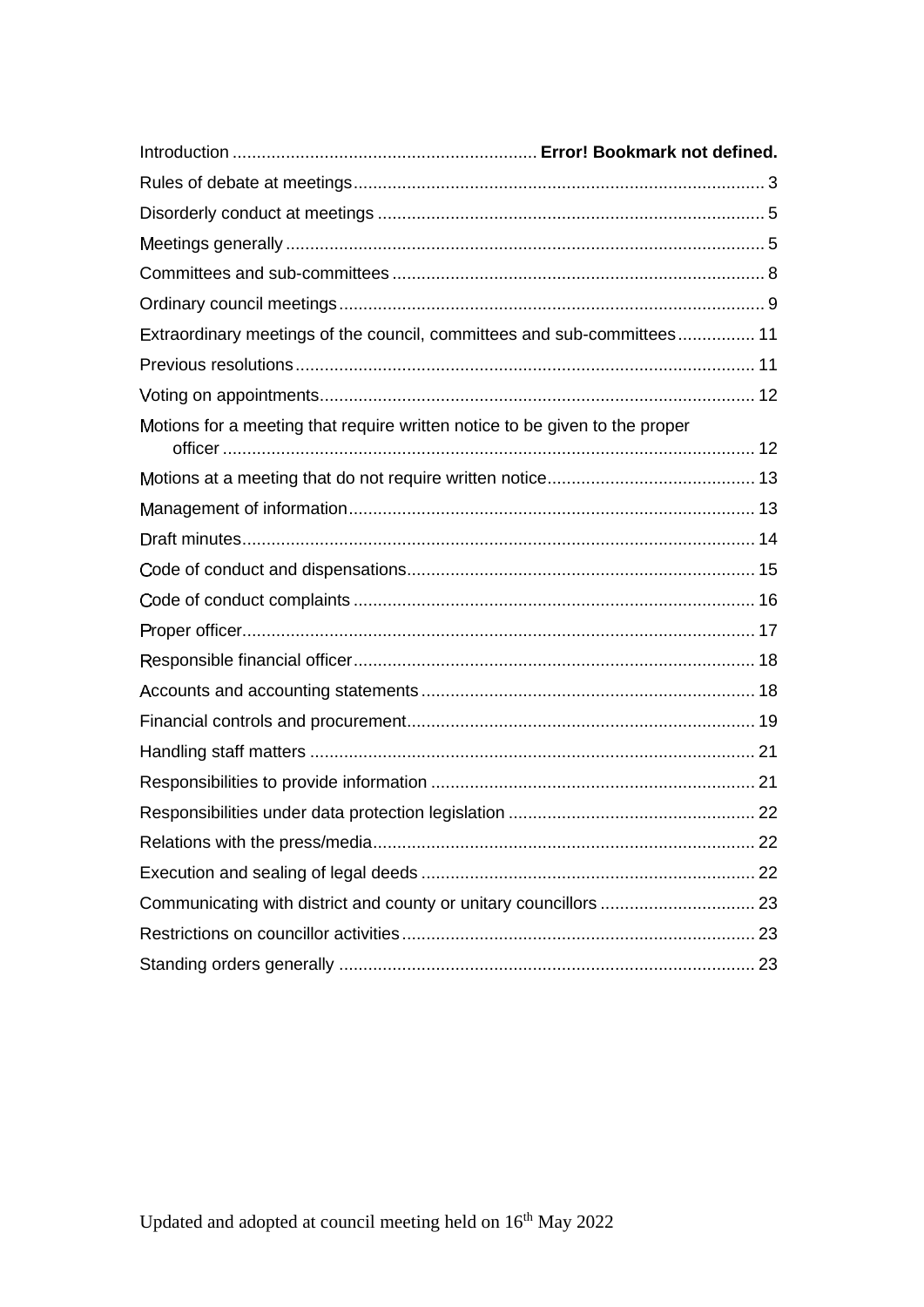# <span id="page-2-0"></span>**RULES OF DEBATE AT MEETINGS**

- a Motions on the agenda shall be considered in the order that they appear unless the order is changed at the discretion of the chairman of the meeting.
- b A motion (including an amendment) shall not be progressed unless it has been moved and seconded.
- c A motion on the agenda that is not moved by its proposer may be treated by the chairman of the meeting as withdrawn.
- d If a motion (including an amendment) has been seconded, it may be withdrawn by the proposer only with the consent of the seconder and the meeting.
- e An amendment is a proposal to remove or add words to a motion. It shall not negate the motion.
- f If an amendment to the original motion is carried, the original motion (as amended) becomes the substantive motion upon which further amendment(s) may be moved.
- g An amendment shall not be considered unless early verbal notice of it is given at the meeting and, if requested by the chairman of the meeting, is expressed in writing to the chairman.
- h A councillor may move an amendment to his own motion if agreed by the meeting. If a motion has already been seconded, the amendment shall be with the consent of the seconder and the meeting.
- i If there is more than one amendment to an original or substantive motion, the amendments shall be moved in the order directed by the chairman of the meeting.
- j Subject to standing order 1(k), only one amendment shall be moved and debated at a time, the order of which shall be directed by the chairman of the meeting.
- k One or more amendments may be discussed together if the chairman of the meeting considers this expedient but each amendment shall be voted upon separately.
- l A councillor may not move more than one amendment to an original or substantive motion.
- m The mover of an amendment has no right of reply at the end of debate on it.
- n Where a series of amendments to an original motion are carried, the mover of the original motion shall have a right of reply either at the end of debate on the first amendment or at the very end of debate on the final substantive motion immediately before it is put to the vote.
- o Unless permitted by the chairman of the meeting, a councillor may speak once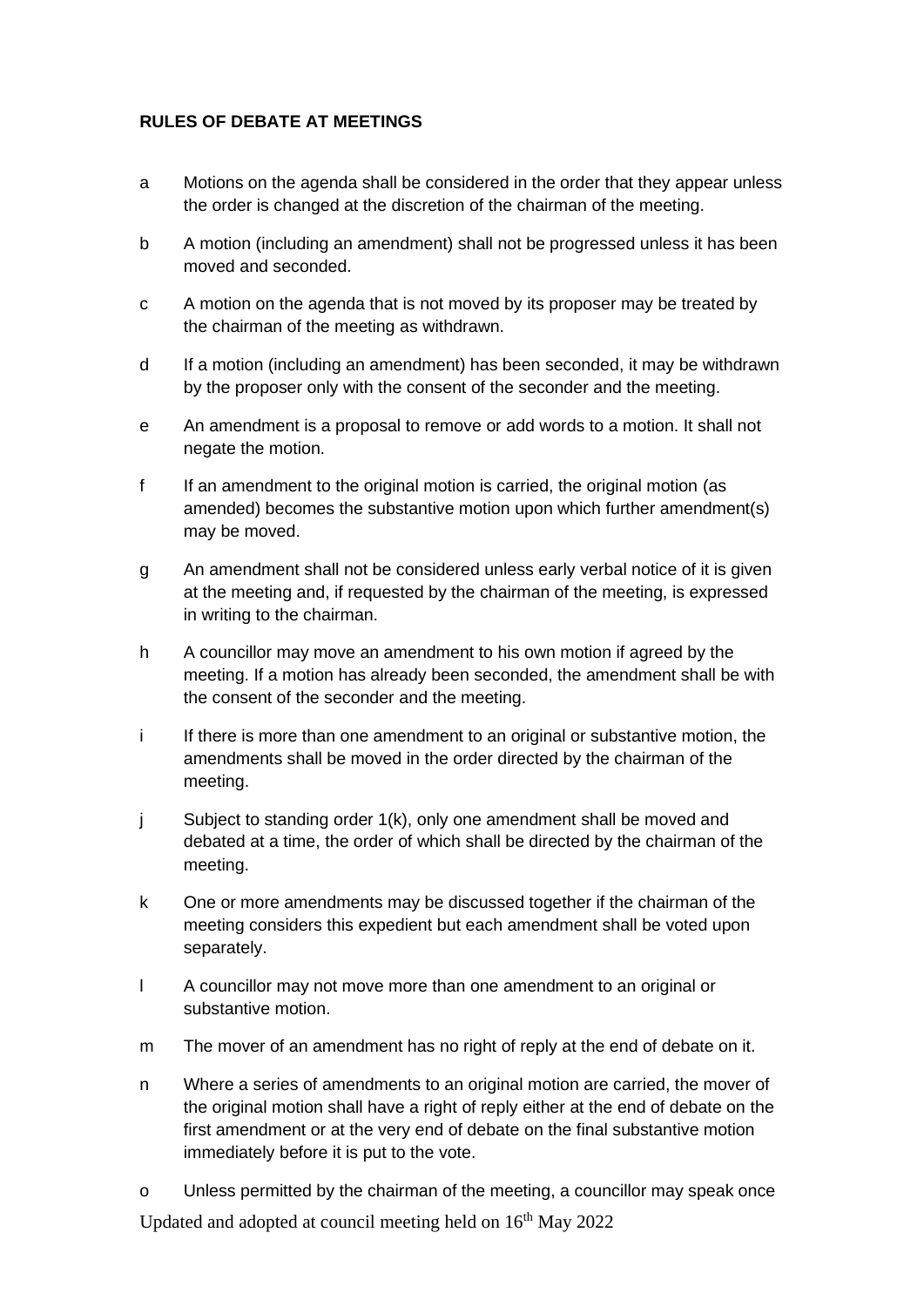in the debate on a motion except:

- i. to speak on an amendment moved by another councillor;
- ii. to move or speak on another amendment if the motion has been amended since he last spoke;
- iii. to make a point of order;
- iv. to give a personal explanation; or
- v. to exercise a right of reply.
- p During the debate on a motion, a councillor may interrupt only on a point of order or a personal explanation and the councillor who was interrupted shall stop speaking. A councillor raising a point of order shall identify the standing order which he considers has been breached or specify the other irregularity in the proceedings of the meeting he is concerned by.
- q A point of order shall be decided by the chairman of the meeting and his decision shall be final.
- r When a motion is under debate, no other motion shall be moved except:
	- i. to amend the motion;
	- ii. to proceed to the next business;
	- iii. to adjourn the debate;
	- iv. to put the motion to a vote;
	- v. to ask a person to be no longer heard or to leave the meeting;
	- vi. to refer a motion to a committee or sub-committee for consideration;
	- vii. to exclude the public and press;
	- viii. to adjourn the meeting; or
	- ix. to suspend particular standing order(s) excepting those which reflect mandatory statutory or legal requirements.
- s Before an original or substantive motion is put to the vote, the chairman of the meeting shall be satisfied that the motion has been sufficiently debated and that the mover of the motion under debate has exercised or waived his right of reply.
- t Excluding motions moved under standing order 1(r), the contributions or speeches by a councillor shall relate only to the motion under discussion and shall not exceed 5 minutes without the consent of the chairman of the meeting.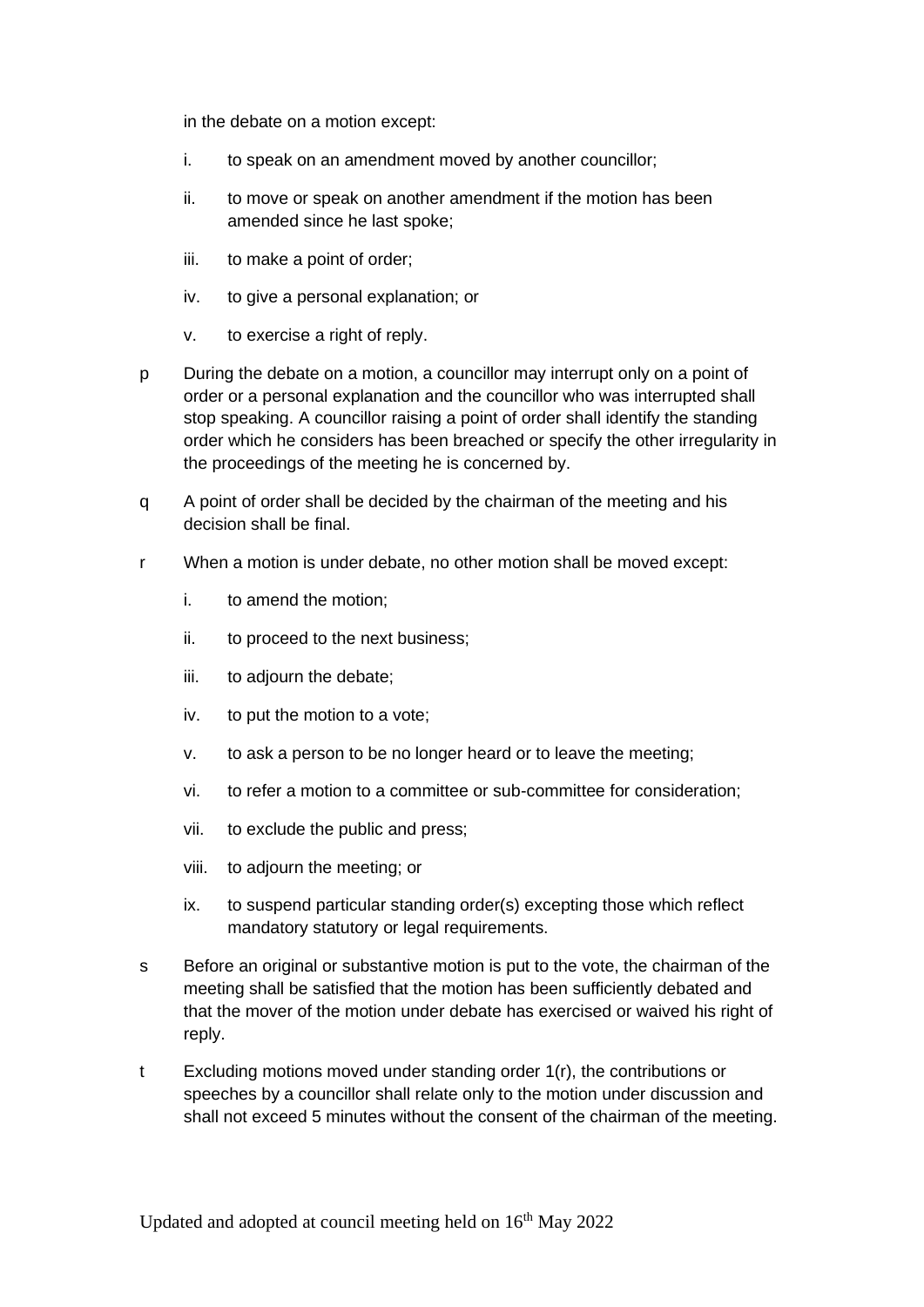#### <span id="page-4-0"></span> $1.$ **DISORDERLY CONDUCT AT MEETINGS**

- a No person shall obstruct the transaction of business at a meeting or behave offensively or improperly. If this standing order is ignored, the chairman of the meeting shall request such person(s) to moderate or improve their conduct.
- b If person(s) disregard the request of the chairman of the meeting to moderate or improve their conduct, any councillor or the chairman of the meeting may move that the person be no longer heard or be excluded from the meeting. The motion, if seconded, shall be put to the vote without discussion.
- c If a resolution made under standing order 2(b) is ignored, the chairman of the meeting may take further reasonable steps to restore order or to progress the meeting. This may include temporarily suspending or closing the meeting.

#### <span id="page-4-1"></span> $2.$ **MEETINGS GENERALLY**

Full Council meetings Committee meetings Sub-committee meetings

- a **Meetings shall not take place in premises which at the time of the meeting are used for the supply of alcohol, unless no other premises are available free of charge or at a reasonable cost.** Easterton Parish Council meetings are held in the Village Hall unless an alternative venue is agreed and clearly advertised one week before the meeting.
- b **The minimum three clear days for notice of a meeting does not include the day on which notice was issued, the day of the meeting, a Sunday, a day of the Christmas break, a day of the Easter break or of a bank holiday or a day appointed for public thanksgiving or mourning.**
- c **The minimum three clear days' public notice for a meeting does not include the day on which the notice was issued or the day of the meeting unless the meeting is convened at shorter notice** OR [The minimum three clear days' public notice of a meeting does not include the day on which the notice was issued or the day of the meeting].
- ● d **Meetings shall be open to the public unless their presence is prejudicial to the public interest by reason of the confidential nature of the business to be transacted or for other special reasons. The public's exclusion from part or all of a meeting shall be by a resolution which shall give reasons for the public's exclusion.**
	- e Members of the public may make representations, answer questions and give evidence at a meeting which they are entitled to attend in respect of the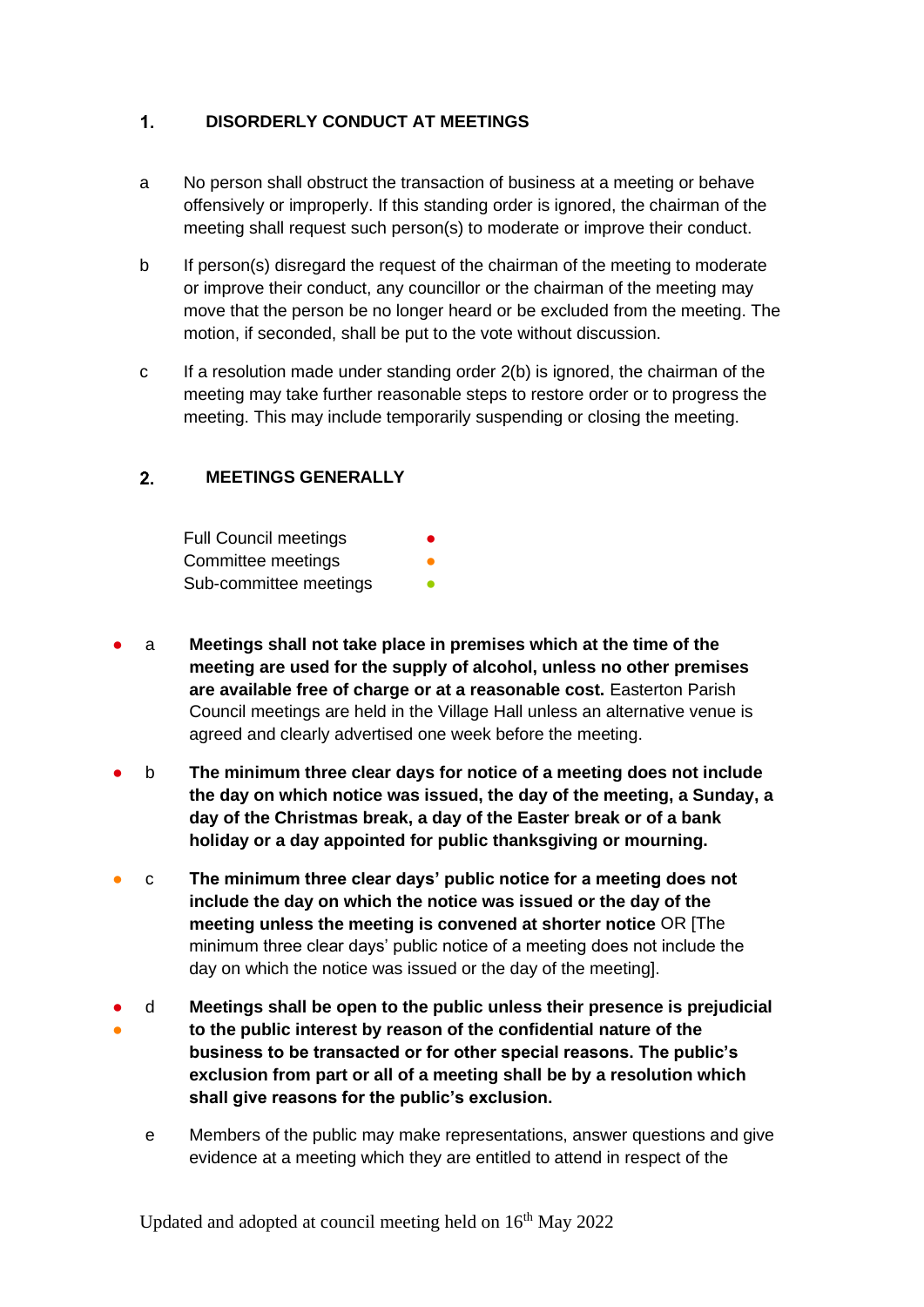business on the agenda.

- f The period of time designated for public participation at a meeting in accordance with standing order 3(e) shall not exceed 20 minutes unless directed by the chairman of the meeting.
- g Subject to standing order 3(f), a member of the public shall not speak for more than 3 minutes.
- h In accordance with standing order 3(e), a question shall not require a response at the meeting nor start a debate on the question. The chairman of the meeting may direct that a written or oral response be given.
- i [A person shall stand when requesting to speak and when speaking (except when a person has a disability or is likely to suffer discomfort)] OR [A person shall raise his hand when requesting to speak and stand when speaking (except when a person has a disability or is likely to suffer discomfort)]. The chairman of the meeting may at any time permit a person to be seated when speaking.
- j A person who speaks at a meeting shall direct his comments to the chairman of the meeting.
- k Only one person is permitted to speak at a time. If more than one person wants to speak, the chairman of the meeting shall direct the order of speaking.
- ● l **Subject to standing order 3(m), a person who attends a meeting is permitted to report on the meeting whilst the meeting is open to the public. To "report" means to film, photograph, make an audio recording of meeting proceedings, use any other means for enabling persons not present to see or hear the meeting as it takes place or later or to report or to provide oral or written commentary about the meeting so that the report or commentary is available as the meeting takes place or later to persons not present.**
- ● m **A person present at a meeting may not provide an oral report or oral commentary about a meeting as it takes place without permission.**
- ● n **The press shall be provided with reasonable facilities for the taking of their report of all or part of a meeting at which they are entitled to be present.**
- o **Subject to standing orders which indicate otherwise, anything authorised or required to be done by, to or before the Chairman of the Council may in his absence be done by, to or before the Vice-Chairman of the Council (if there is one).**
- p **The Chairman of the Council, if present, shall preside at a meeting. If the Chairman is absent from a meeting, the Vice-Chairman of the Council (if there is one) if present, shall preside. If both the Chairman**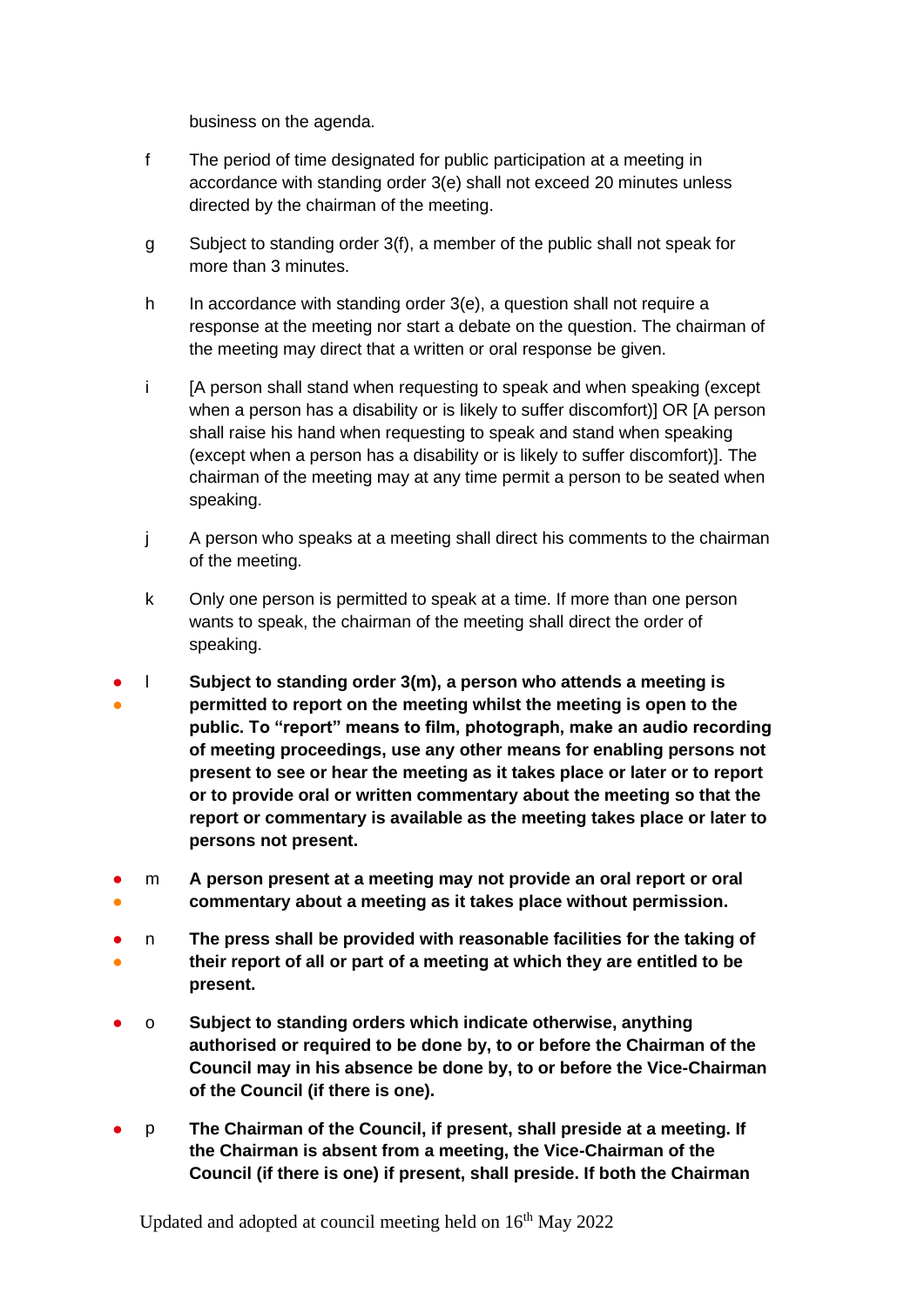**and the Vice-Chairman are absent from a meeting, a councillor as chosen by the councillors present at the meeting shall preside at the meeting.**

- ● q **Subject to a meeting being quorate, all questions at a meeting shall be decided by a majority of the councillors and non-councillors with voting**
- **rights present and voting.**
- r **The chairman of a meeting may give an original vote on any matter put**
- **to the vote, and in the case of an equality of votes may exercise his**
- **casting vote whether or not he gave an original vote.**

*See standing orders 5(h) and (i) for the different rules that apply in the election of the Chairman of the Council at the annual meeting of the Council.*

- s Unless standing orders provide otherwise, voting on a question shall be **by a show of hands. At the request of a councillor, the voting on any question shall be recorded so as to show whether each councillor present and voting gave his vote for or against that question.** Such a request shall be made before moving on to the next item of business on the agenda.
	- t The minutes of a meeting shall include an accurate record of the following:
		- i. the time and place of the meeting;
		- ii. the names of councillors who are present and the names of councillors who are absent;
		- iii. interests that have been declared by councillors and non-councillors with voting rights;
		- iv. the grant of dispensations (if any) to councillors and non-councillors with voting rights;
		- v. whether a councillor or non-councillor with voting rights left the meeting when matters that they held interests in were being considered;
		- vi. if there was a public participation session; and
		- vii. the resolutions made.
- u **A councillor or a non-councillor with voting rights who has a**
- **disclosable pecuniary interest or another interest as set out in the**
- **Council's code of conduct in a matter being considered at a meeting is subject to statutory limitations or restrictions under the code on his right to participate and vote on that matter.**
- v **No business may be transacted at a meeting unless at least one-third of the whole number of members of the Council are present and in no case shall the quorum of a meeting be less than three.**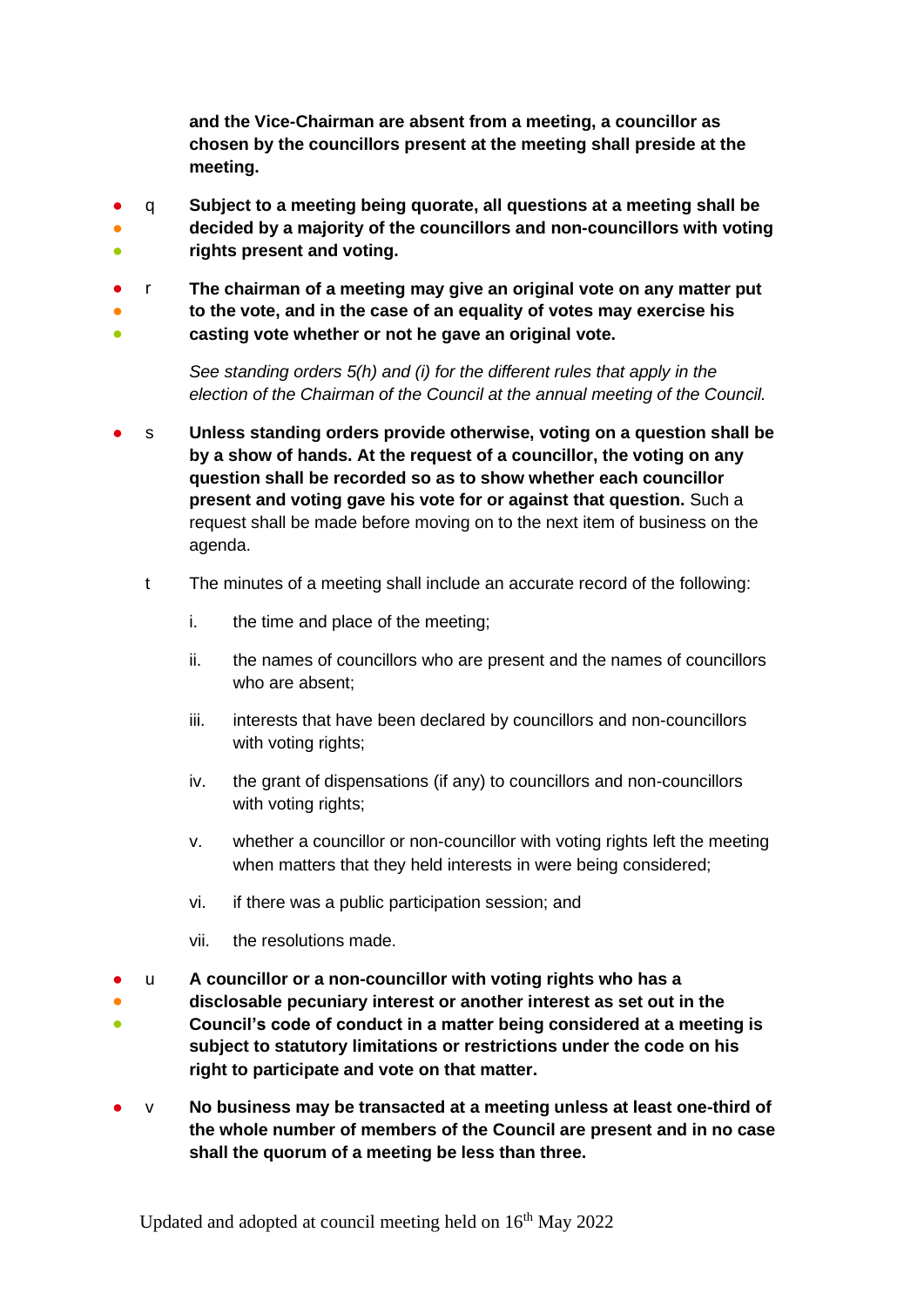*See standing order 4d(viii) for the quorum of a committee or sub-committee meeting.* 

- w **If a meeting is or becomes inquorate no business shall be transacted**
- ● and the meeting shall be closed. The business on the agenda for the meeting shall be adjourned to another meeting.
	- x A meeting shall not exceed a period of 2.5 hours.

#### <span id="page-7-0"></span> $3<sub>1</sub>$ **COMMITTEES AND SUB-COMMITTEES**

- a **Unless the Council determines otherwise, a committee may appoint a sub-committee whose terms of reference and members shall be determined by the committee.**
- b **The members of a committee may include non-councillors unless it is a committee which regulates and controls the finances of the Council.**
- c **Unless the Council determines otherwise, all the members of an advisory committee and a sub-committee of the advisory committee may be noncouncillors.**
- d The Council may appoint standing committees or other committees as may be necessary, and:
	- i. shall determine their terms of reference;
	- ii. shall determine the number and time of the ordinary meetings of a standing committee up until the date of the next annual meeting of the Council;
	- iii. shall permit a committee, other than in respect of the ordinary meetings of a committee, to determine the number and time of its meetings;
	- iv. shall, subject to standing orders 4(b) and (c), appoint and determine the terms of office of members of such a committee;
	- v. may, subject to standing orders 4(b) and (c), appoint and determine the terms of office of the substitute members to a committee whose role is to replace the ordinary members at a meeting of a committee if the ordinary members of the committee confirm to the Proper Officer () days before the meeting that they are unable to attend;
	- vi. shall, after it has appointed the members of a standing committee, appoint the chairman of the standing committee;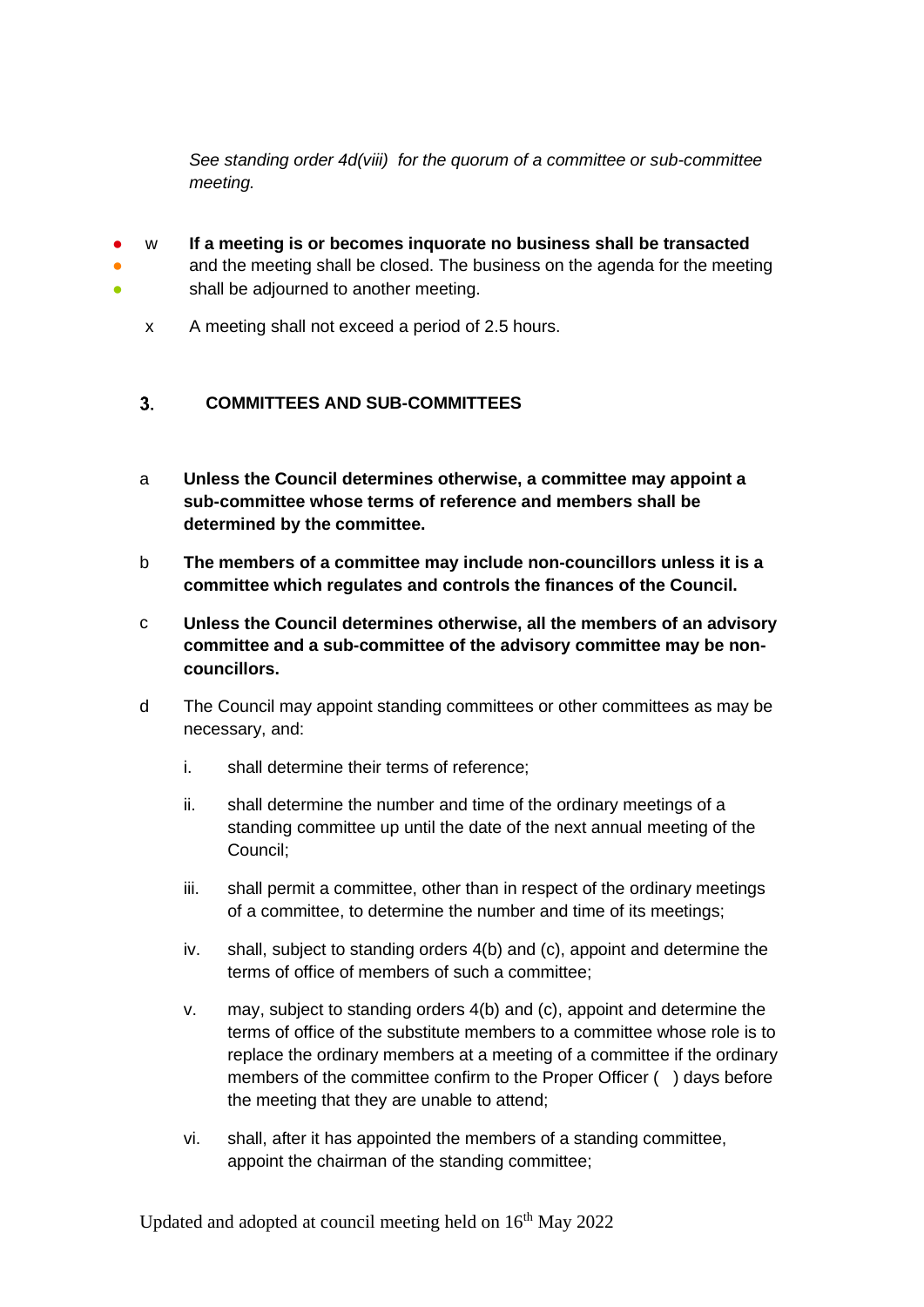- vii. shall permit a committee other than a standing committee, to appoint its own chairman at the first meeting of the committee;
- viii. shall determine the place, notice requirements and quorum for a meeting of a committee and a sub-committee which, in both cases, shall be no less than three;
- ix. shall determine if the public may participate at a meeting of a committee;
- x. shall determine if the public and press are permitted to attend the meetings of a sub-committee and also the advance public notice requirements, if any, required for the meetings of a sub-committee;
- xi. shall determine if the public may participate at a meeting of a subcommittee that they are permitted to attend; and
- xii. may dissolve a committee or a sub-committee.

#### <span id="page-8-0"></span> $\mathbf{4}$ **ORDINARY COUNCIL MEETINGS**

- a **In an election year, the annual meeting of the Council shall be held on or within 14 days following the day on which the councillors elected take office.**
- b **In a year which is not an election year, the annual meeting of the Council shall be held on such day in May as the Council decides.**
- c **If no other time is fixed, the annual meeting of the Council shall take place at 7.30pm.**
- d **In addition to the annual meeting of the Council, at least three other ordinary meetings shall be held in each year on such dates and times as the Council decides.** Unless otherwise agreed and adequately advertised, Easterton Parish Council will meet every third Monday of the month except in August and December.
- e **The first business conducted at the annual meeting of the Council shall be the election of the Chairman and Vice-Chairman (if there is one) of the Council.**
- f **The Chairman of the Council, unless he has resigned or becomes disqualified, shall continue in office and preside at the annual meeting until his successor is elected at the next annual meeting of the Council.**
- g **The Vice-Chairman of the Council, if there is one, unless he resigns or becomes disqualified, shall hold office until immediately after the election of the Chairman of the Council at the next annual meeting of the Council.**
- h **In an election year, if the current Chairman of the Council has not been**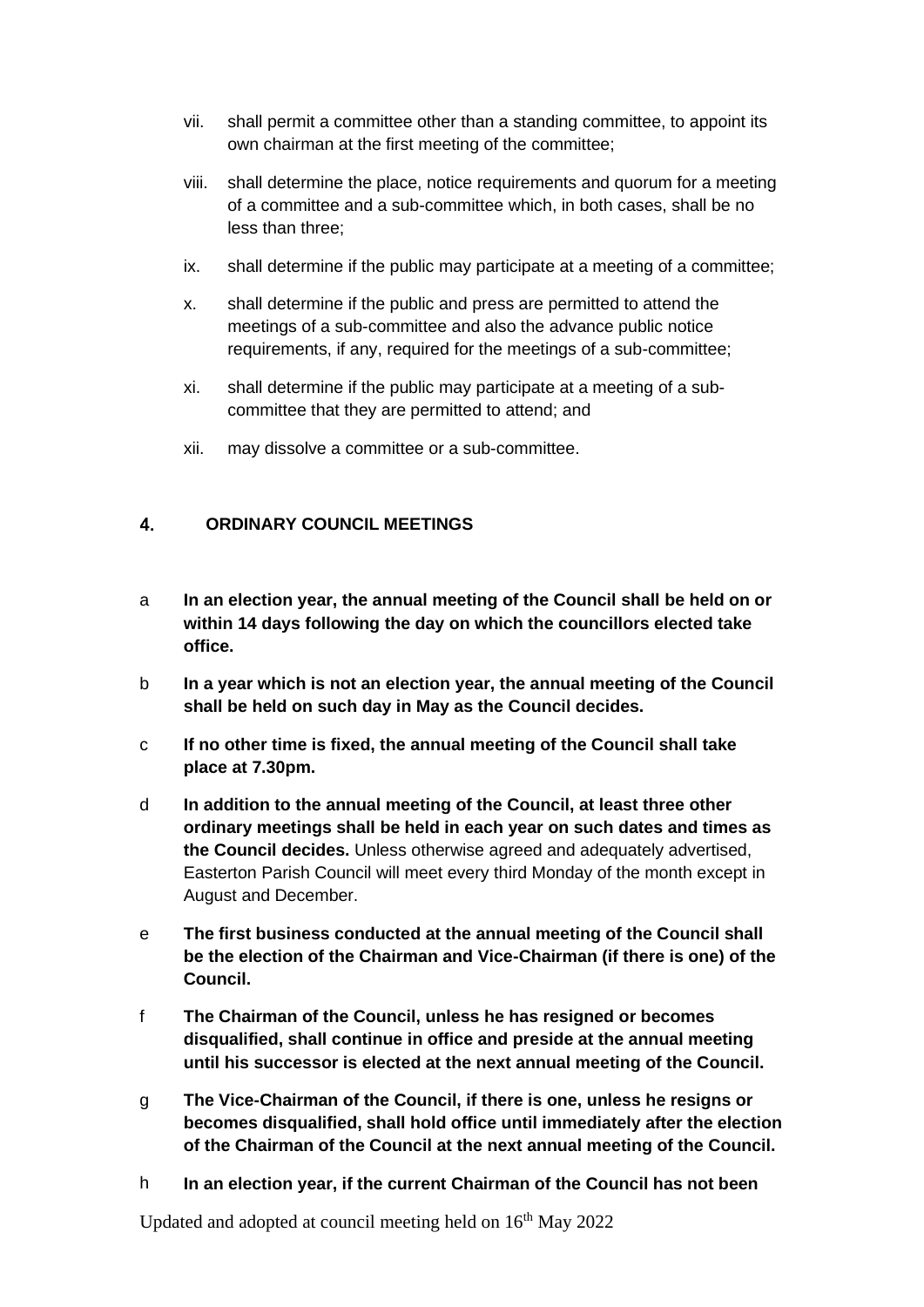**re-elected as a member of the Council, he shall preside at the annual meeting until a successor Chairman of the Council has been elected. The current Chairman of the Council shall not have an original vote in respect of the election of the new Chairman of the Council but shall give a casting vote in the case of an equality of votes.**

- i **In an election year, if the current Chairman of the Council has been reelected as a member of the Council, he shall preside at the annual meeting until a new Chairman of the Council has been elected. He may exercise an original vote in respect of the election of the new Chairman of the Council and shall give a casting vote in the case of an equality of votes.**
- j Following the election of the Chairman of the Council and Vice-Chairman (if there is one) of the Council at the annual meeting, the business shall include:
	- i. **In an election year, delivery by the Chairman of the Council and councillors of their acceptance of office forms unless the Council resolves for this to be done at a later date. In a year which is not an election year, delivery by the Chairman of the Council of his acceptance of office form unless the Council resolves for this to be done at a later date;**
	- ii. Confirmation of the accuracy of the minutes of the last meeting of the Council;
	- iii. Receipt of the minutes of the last meeting of a committee;
	- iv. Consideration of the recommendations made by a committee;
	- v. Review of delegation arrangements to committees, sub-committees, staff and other local authorities;
	- vi. Review of the terms of reference for committees;
	- vii. Appointment of members to existing committees;
	- viii. Appointment of any new committees in accordance with standing order 4;
	- ix. Review and adoption of appropriate standing orders and financial regulations;
	- x. Review of arrangements (including legal agreements) with other local authorities, not-for-profit bodies and businesses.
	- xi. Review of representation on or work with external bodies and arrangements for reporting back;
	- xii. In an election year, to make arrangements with a view to the Council becoming eligible to exercise the general power of competence in the future;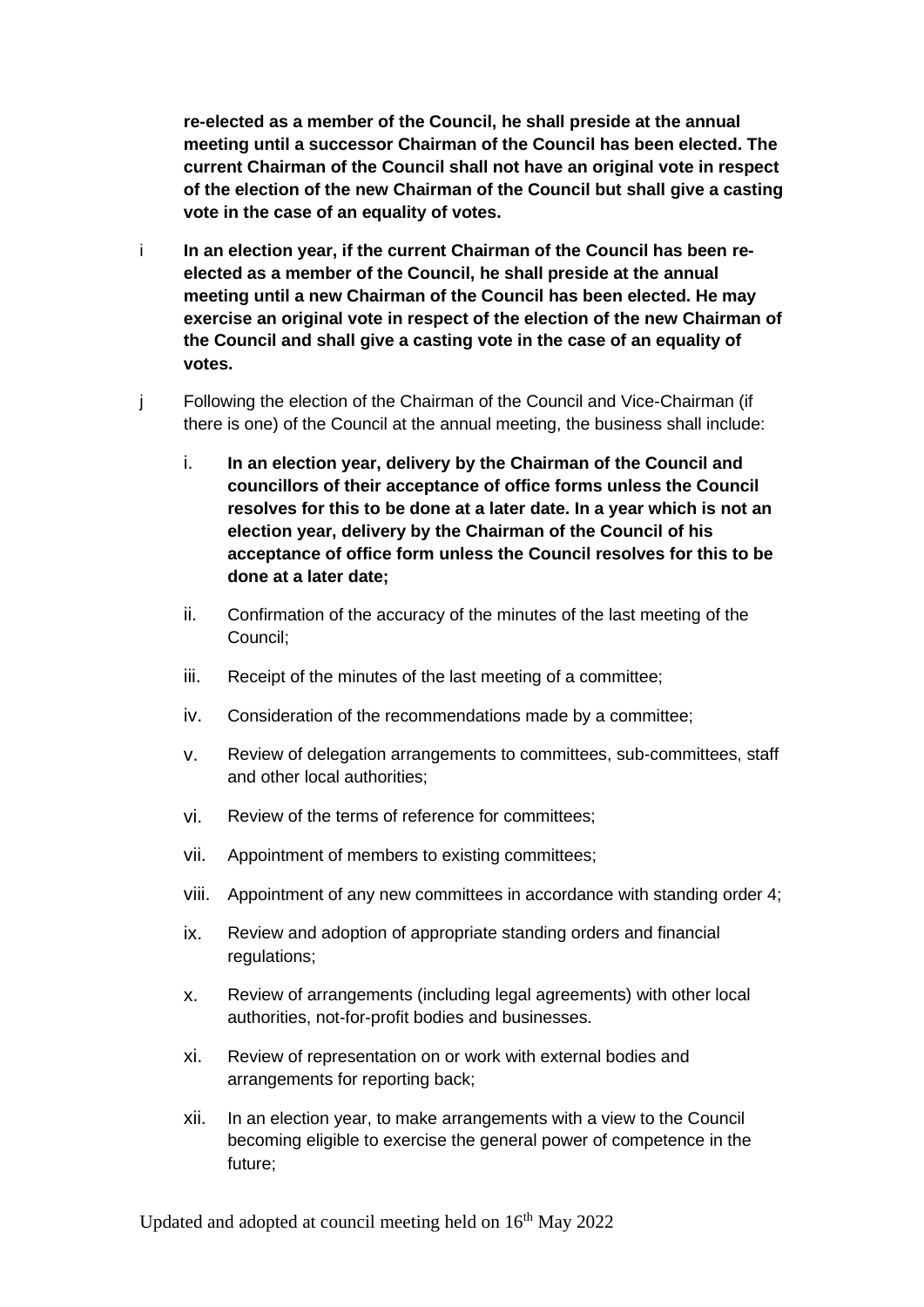- xiii. Review of inventory of land and other assets including buildings and office equipment;
- xiv. Confirmation of arrangements for insurance cover in respect of all insurable risks;
- xv. Review of the Council's and/or staff subscriptions to other bodies;
- xvi. Review of the Council's complaints procedure;
- xvii. Review of the Council's policies, procedures and practices in respect of its obligations under freedom of information and data protection legislation (*see also standing orders 11, 20 and 21*);
- xviii. Review of the Council's policy for dealing with the press/media;
- xix. Review of the Council's employment policies and procedures;
- xx. Review of the Council's expenditure incurred under s.137 of the Local Government Act 1972 or the general power of competence.
- xxi. Determining the time and place of ordinary meetings of the Council up to and including the next annual meeting of the Council.

### <span id="page-10-0"></span> $5<sub>1</sub>$ **EXTRAORDINARY MEETINGS OF THE COUNCIL, COMMITTEES AND SUB-COMMITTEES**

- a **The Chairman of the Council may convene an extraordinary meeting of the Council at any time.**
- b **If the Chairman of the Council does not call an extraordinary meeting of the Council within seven days of having been requested in writing to do so by two councillors, any two councillors may convene an extraordinary meeting of the Council. The public notice giving the time, place and agenda for such a meeting shall be signed by the two councillors.**
- c The chairman of a committee [or a sub-committee] may convene an extraordinary meeting of the committee [or the sub-committee] at any time.
- d If the chairman of a committee [or a sub-committee] does not call an extraordinary meeting within () days of having been requested to do so by () members of the committee [or the sub-committee], any ( ) members of the committee [or the sub-committee] may convene an extraordinary meeting of the committee [or a sub-committee].

#### <span id="page-10-1"></span>**PREVIOUS RESOLUTIONS** 6

a A resolution shall not be reversed within six months except either by a special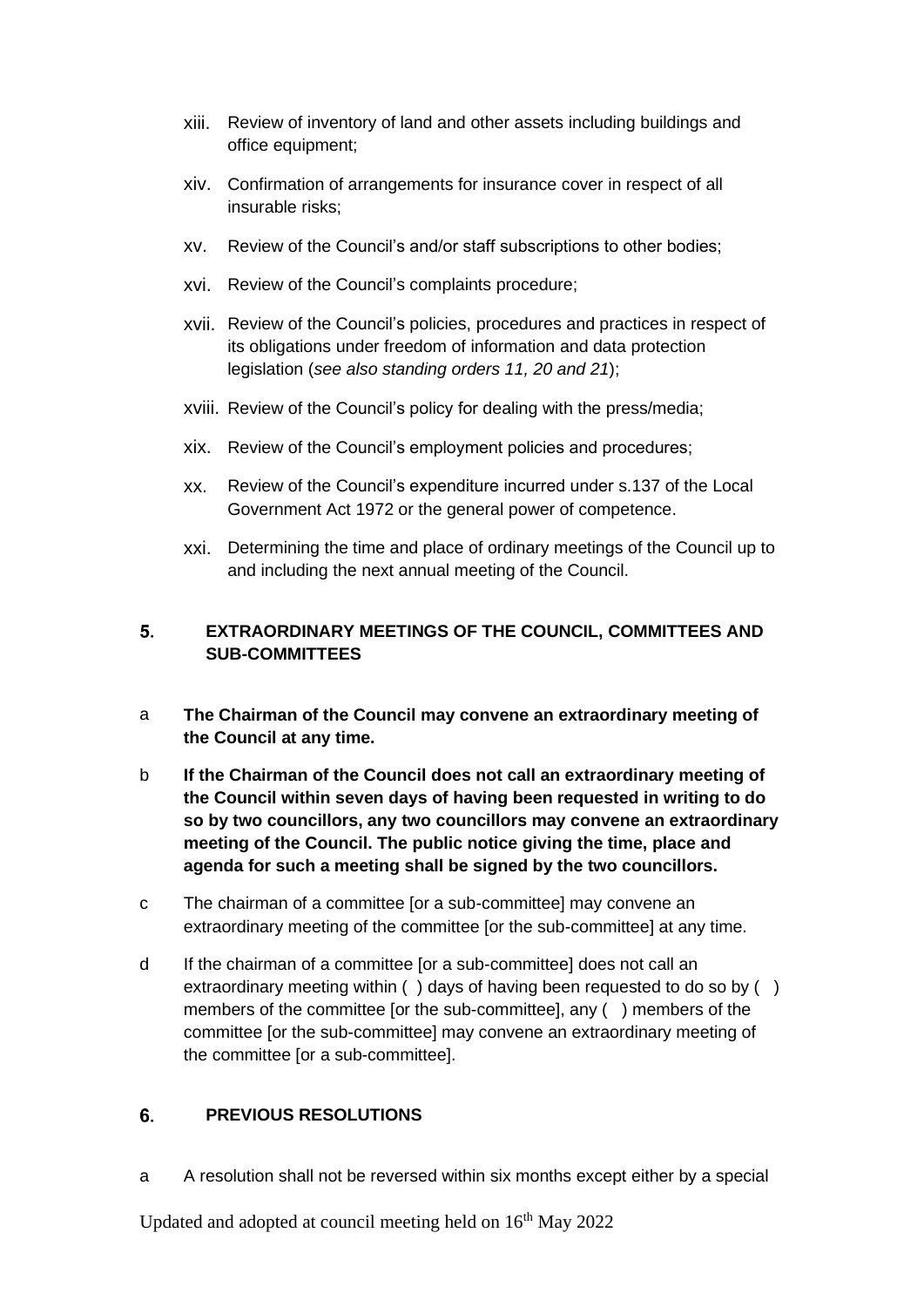motion, which requires written notice by at least two councillors to be given to the Proper Officer in accordance with standing order 9, or by a motion moved in pursuance of the recommendation of a committee or a sub-committee.

b When a motion moved pursuant to standing order 7(a) has been disposed of, no similar motion may be moved for a further six months.

#### <span id="page-11-0"></span> $\overline{7}$ . **VOTING ON APPOINTMENTS**

a Where more than two persons have been nominated for a position to be filled by the Council and none of those persons has received an absolute majority of votes in their favour, the name of the person having the least number of votes shall be struck off the list and a fresh vote taken. This process shall continue until a majority of votes is given in favour of one person. A tie in votes may be settled by the casting vote exercisable by the chairman of the meeting.

### <span id="page-11-1"></span>8. **MOTIONS FOR A MEETING THAT REQUIRE WRITTEN NOTICE TO BE GIVEN TO THE PROPER OFFICER**

- a A motion shall relate to the responsibilities of the meeting for which it is tabled and in any event shall relate to the performance of the Council's statutory functions, powers and obligations or an issue which specifically affects the Council's area or its residents.
- b No motion may be moved at a meeting unless it is on the agenda and the mover has given written notice of its wording to the Proper Officer at least ten clear days before the meeting. Clear days do not include the day of the notice or the day of the meeting.
- c The Proper Officer may, before including a motion on the agenda received in accordance with standing order 9(b), correct obvious grammatical or typographical errors in the wording of the motion.
- d If the Proper Officer considers the wording of a motion received in accordance with standing order 9(b) is not clear in meaning, the motion shall be rejected until the mover of the motion resubmits it, so that it can be understood, in writing, to the Proper Officer at least five clear days before the meeting.
- e If the wording or subject of a proposed motion is considered improper, the Proper Officer shall consult with the chairman of the forthcoming meeting or, as the case may be, the councillors who have convened the meeting, to consider whether the motion shall be included in the agenda or rejected.
- f The decision of the Proper Officer as to whether or not to include the motion on the agenda shall be final.
- g Motions received shall be recorded and numbered in the order that they are received.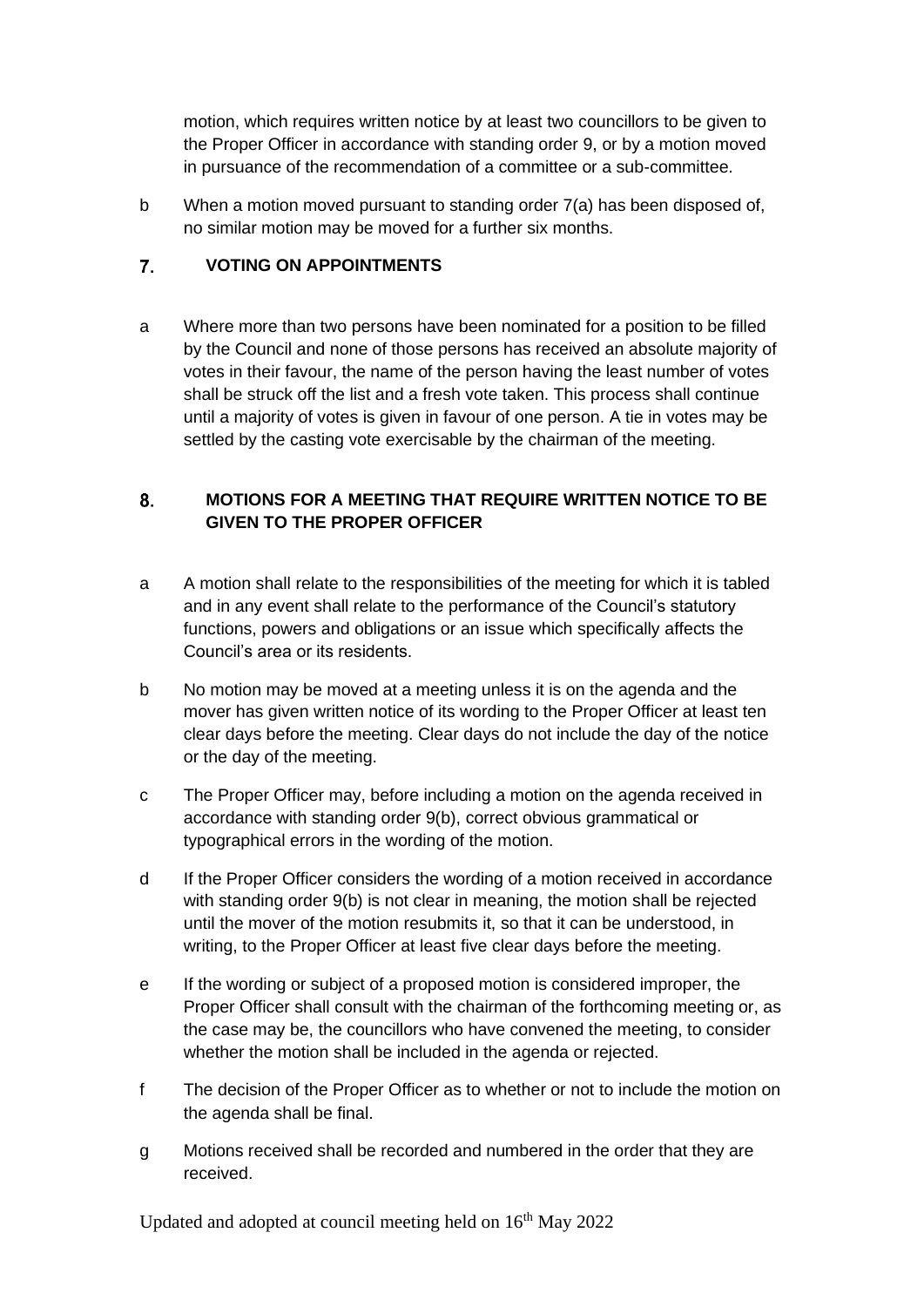h Motions rejected shall be recorded with an explanation by the Proper Officer of the reason for rejection.

#### <span id="page-12-0"></span>9. **MOTIONS AT A MEETING THAT DO NOT REQUIRE WRITTEN NOTICE**

- a The following motions may be moved at a meeting without written notice to the Proper Officer:
	- i. to correct an inaccuracy in the draft minutes of a meeting;
	- ii. to move to a vote;
	- iii. to defer consideration of a motion;
	- iv. to refer a motion to a particular committee or sub-committee;
	- v. to appoint a person to preside at a meeting;
	- vi. to change the order of business on the agenda;
	- vii. to proceed to the next business on the agenda;
	- viii. to require a written report;
	- ix. to appoint a committee or sub-committee and their members;
	- x. to extend the time limits for speaking;
	- xi. to exclude the press and public from a meeting in respect of confidential or other information which is prejudicial to the public interest;
	- xii. to not hear further from a councillor or a member of the public;
	- xiii. to exclude a councillor or member of the public for disorderly conduct;
	- xiv. to temporarily suspend the meeting;
	- xv. to suspend a particular standing order (unless it reflects mandatory statutory or legal requirements);
	- xvi. to adjourn the meeting; or
	- xvii. to close the meeting.
	- xviii to consider late submitted planning applications.
	- xiv to approve late submitted payments.

#### <span id="page-12-1"></span>**MANAGEMENT OF INFORMATION**  $10<sub>1</sub>$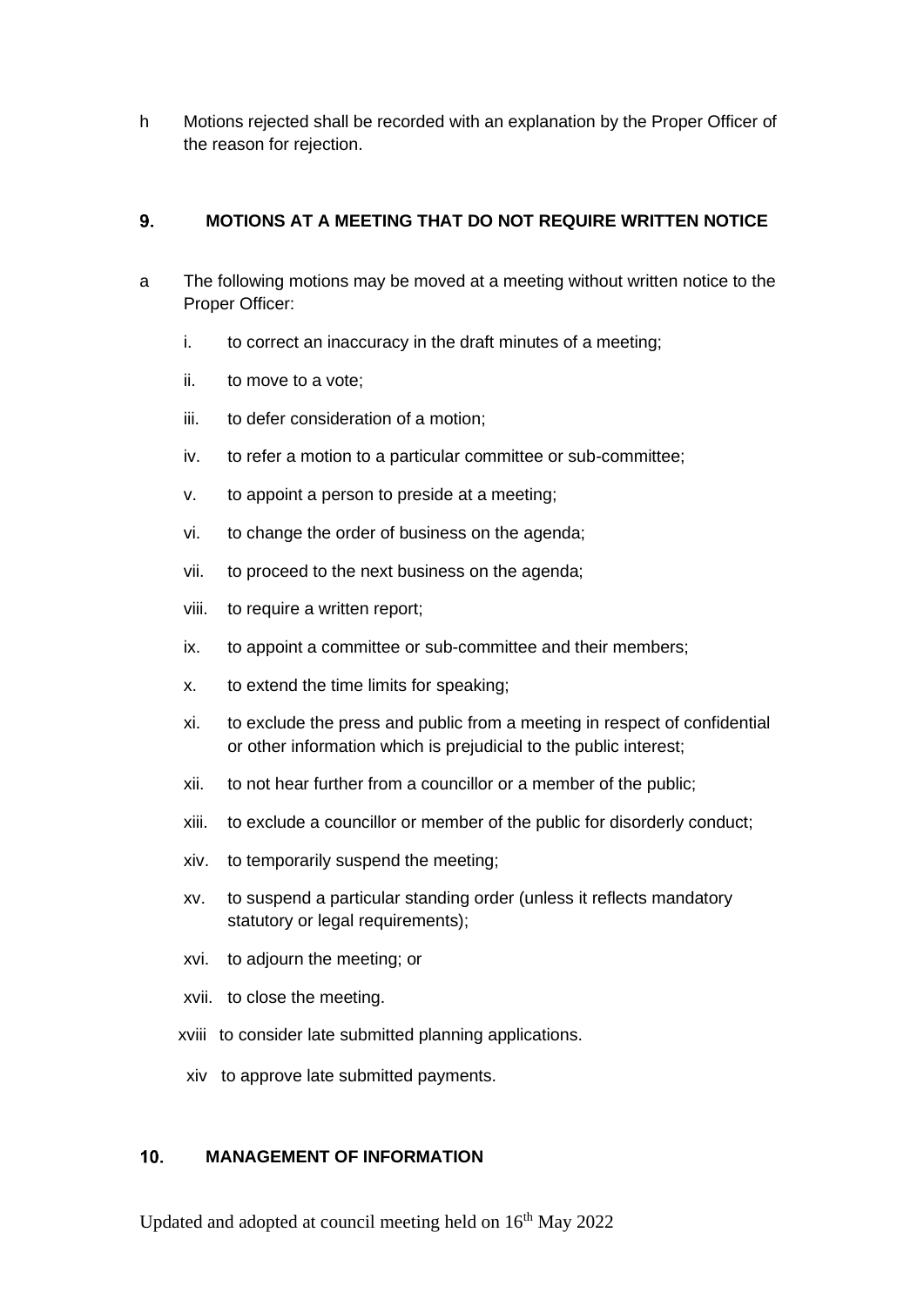## *See also standing order 20.*

- a **The Council shall have in place and keep under review, technical and organisational measures to keep secure information (including personal data) which it holds in paper and electronic form. Such arrangements shall include deciding who has access to personal data and encryption of personal data.**
- b **The Council shall have in place, and keep under review, policies for the retention and safe destruction of all information (including personal data) which it holds in paper and electronic form. The Council's retention policy shall confirm the period for which information (including personal data) shall be retained or if this is not possible the criteria used to determine that period (e.g. the Limitation Act 1980).**
- c **The agenda, papers that support the agenda and the minutes of a meeting shall not disclose or otherwise undermine confidential information or personal data without legal justification.**
- d **Councillors, staff, the Council's contractors and agents shall not disclose confidential information or personal data without legal justification.**

#### <span id="page-13-0"></span> $11.$ **DRAFT MINUTES**

| <b>Full Council meetings</b> |  |
|------------------------------|--|
| Committee meetings           |  |
| Sub-committee meetings       |  |

- a If the draft minutes of a preceding meeting have been served on councillors with the agenda to attend the meeting at which they are due to be approved for accuracy, they shall be taken as read.
- b There shall be no discussion about the draft minutes of a preceding meeting except in relation to their accuracy. A motion to correct an inaccuracy in the draft minutes shall be moved in accordance with standing order 10(a)(i).
- c The accuracy of draft minutes, including any amendment(s) made to them, shall be confirmed by resolution and shall be signed by the chairman of the meeting and stand as an accurate record of the meeting to which the minutes relate.
- d If the chairman of the meeting does not consider the minutes to be an accurate record of the meeting to which they relate, he shall sign the minutes and include a paragraph in the following terms or to the same effect:

"The chairman of this meeting does not believe that the minutes of the meeting of the ( ) held on [date] in respect of ( ) were a correct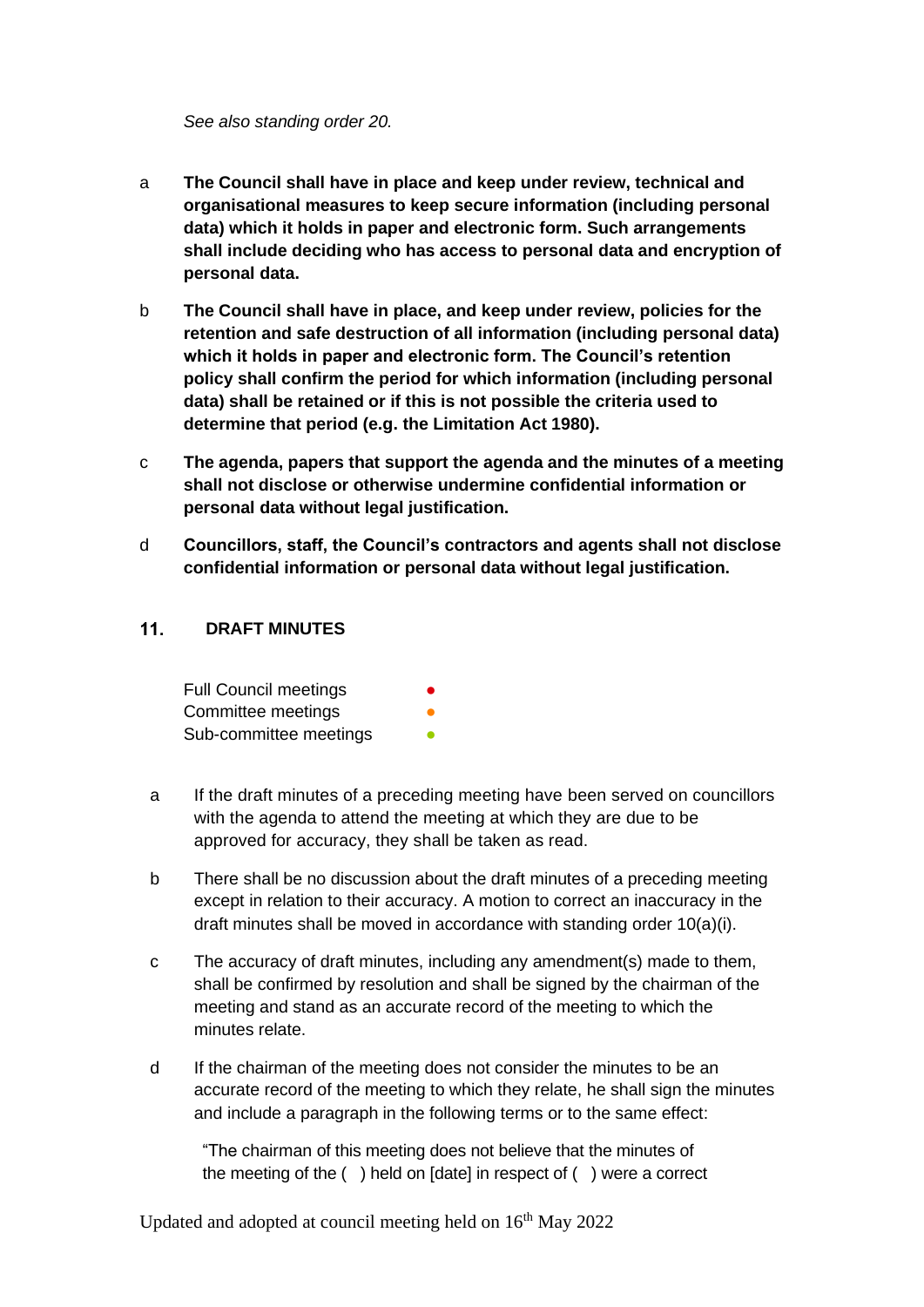record but his view was not upheld by the meeting and the minutes are confirmed as an accurate record of the proceedings."

- ● ● e **If the Council's gross annual income or expenditure (whichever is higher) does not exceed £25,000, it shall publish draft minutes on a website which is publicly accessible and free of charge not later than one month after the meeting has taken place.**
	- f Subject to the publication of draft minutes in accordance with standing order 12(e) and standing order 20(a) and following a resolution which confirms the accuracy of the minutes of a meeting, the draft minutes or recordings of the meeting for which approved minutes exist shall be destroyed.

#### <span id="page-14-0"></span> $12.$ **CODE OF CONDUCT AND DISPENSATIONS**

*See also standing order 3(u).*

- a All councillors and non-councillors with voting rights shall observe the code of conduct adopted by the Council.
- b Unless he has been granted a dispensation, a councillor or non-councillor with voting rights shall withdraw from a meeting when it is considering a matter in which he has a disclosable pecuniary interest. He may return to the meeting after it has considered the matter in which he had the interest.
- c Unless he has been granted a dispensation, a councillor or non-councillor with voting rights shall withdraw from a meeting when it is considering a matter in which he has another interest if so required by the Council's code of conduct. He may return to the meeting after it has considered the matter in which he had the interest.
- d **Dispensation requests shall be in writing and submitted to the Proper Officer** as soon as possible before the meeting, or failing that, at the start of the meeting for which the dispensation is required.
- e A decision as to whether to grant a dispensation shall be made [by the Proper Officer] OR [by a meeting of the Council, or committee or sub-committee for which the dispensation is required] and that decision is final.
- f A dispensation request shall confirm:
	- i. the description and the nature of the disclosable pecuniary interest or other interest to which the request for the dispensation relates;
	- ii. whether the dispensation is required to participate at a meeting in a discussion only or a discussion and a vote;
	- iii. the date of the meeting or the period (not exceeding four years) for which the dispensation is sought; and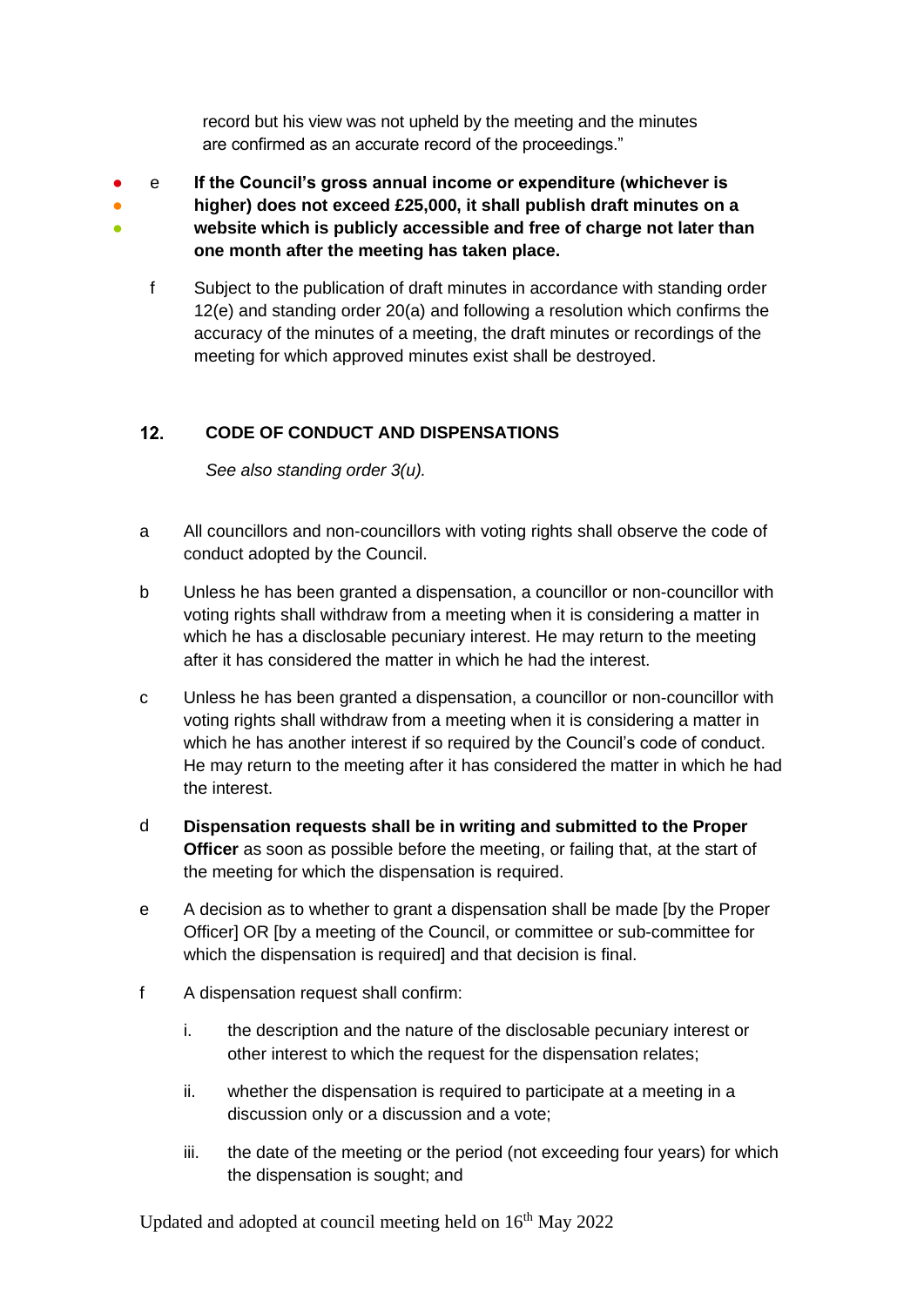- iv. an explanation as to why the dispensation is sought.
- g Subject to standing orders 13(d) and (f), a dispensation request shall be considered [by the Proper Officer before the meeting or, if this is not possible, at the start of the meeting for which the dispensation is required] OR [at the beginning of the meeting of the Council, or committee or sub-committee for which the dispensation is required].
- **h A dispensation may be granted in accordance with standing order 13(e) if having regard to all relevant circumstances any of the following apply:**
	- **i. without the dispensation the number of persons prohibited from participating in the particular business would be so great a proportion of the meeting transacting the business as to impede the transaction of the business;**
	- **ii. granting the dispensation is in the interests of persons living in the Council's area; or**
	- **iii. it is otherwise appropriate to grant a dispensation.**

#### <span id="page-15-0"></span> $13.$ **CODE OF CONDUCT COMPLAINTS**

- a Upon notification by the District or Unitary Council that it is dealing with a complaint that a councillor or non-councillor with voting rights has breached the Council's code of conduct, the Proper Officer shall, subject to standing order 11, report this to the Council.
- b Where the notification in standing order 14(a) relates to a complaint made by the Proper Officer, the Proper Officer shall notify the Chairman of Council of this fact, and the Chairman shall nominate another staff member to assume the duties of the Proper Officer in relation to the complaint until it has been determined and the Council has agreed what action, if any, to take in accordance with standing order 14(d).
- c The Council may:
	- i. provide information or evidence where such disclosure is necessary to investigate the complaint or is a legal requirement;
	- ii. seek information relevant to the complaint from the person or body with statutory responsibility for investigation of the matter;
- <span id="page-15-1"></span>d **Upon notification by the District or Unitary Council that a councillor or non-councillor with voting rights has breached the Council's code of conduct, the Council shall consider what, if any, action to take against him. Such action excludes disqualification or suspension from office.**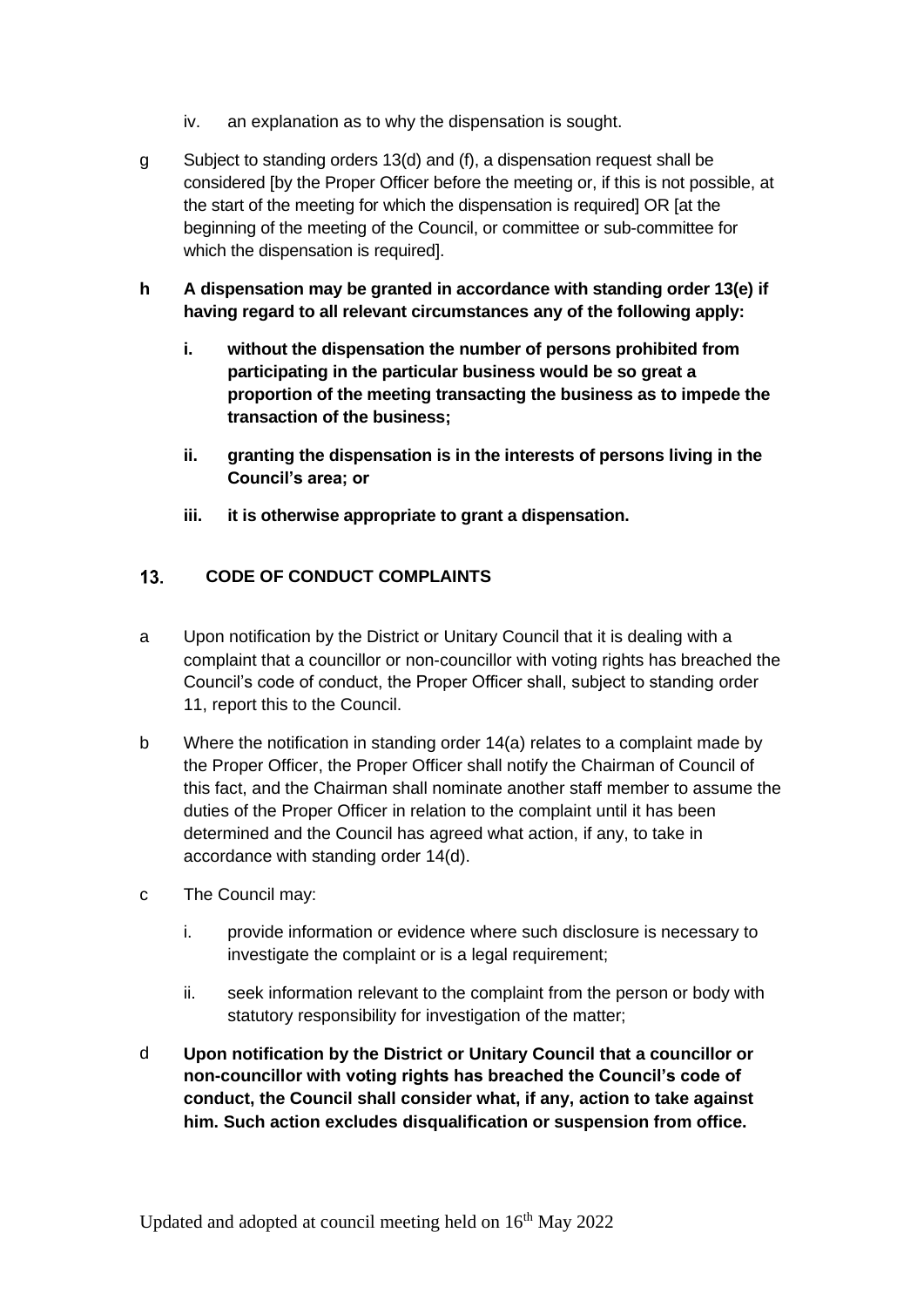#### $14.$ **PROPER OFFICER**

- a The Proper Officer shall be either (i) the clerk or (ii) other staff member(s) nominated by the Council to undertake the work of the Proper Officer when the Proper Officer is absent.
- b The Proper Officer shall:
	- i. **at least three clear days before a meeting of the council, a committee** or a sub-committee**,**
		- **serve on councillors by delivery or post at their residences or by email authenticated in such manner as the Proper Officer thinks fit, a signed summons confirming the time, place and the agenda (provided the councillor has consented to service by email), and**
		- **Provide, in a conspicuous place, public notice of the time, place and agenda (provided that the public notice with agenda of an extraordinary meeting of the Council convened by councillors is signed by them).**

*See standing order 3(b) for the meaning of clear days for a meeting of a full council and standing order 3(c) for the meaning of clear days for a meeting of a committee;*

- ii. subject to standing order 9, include on the agenda all motions in the order received unless a councillor has given written notice at least ( ) days before the meeting confirming his withdrawal of it;
- iii. **convene a meeting of the Council for the election of a new Chairman of the Council, occasioned by a casual vacancy in his office;**
- iv. **facilitate inspection of the minute book by local government electors;**
- v. **receive and retain copies of byelaws made by other local authorities;**
- vi. hold acceptance of office forms from councillors;
- vii. hold a copy of every councillor's register of interests;
- viii. assist with responding to requests made under freedom of information legislation and rights exercisable under data protection legislation, in accordance with the Council's relevant policies and procedures;
- ix. liaise, as appropriate, with the Council's Data Protection Officer (if there is one);
- x. receive and send general correspondence and notices on behalf of the Council except where there is a resolution to the contrary;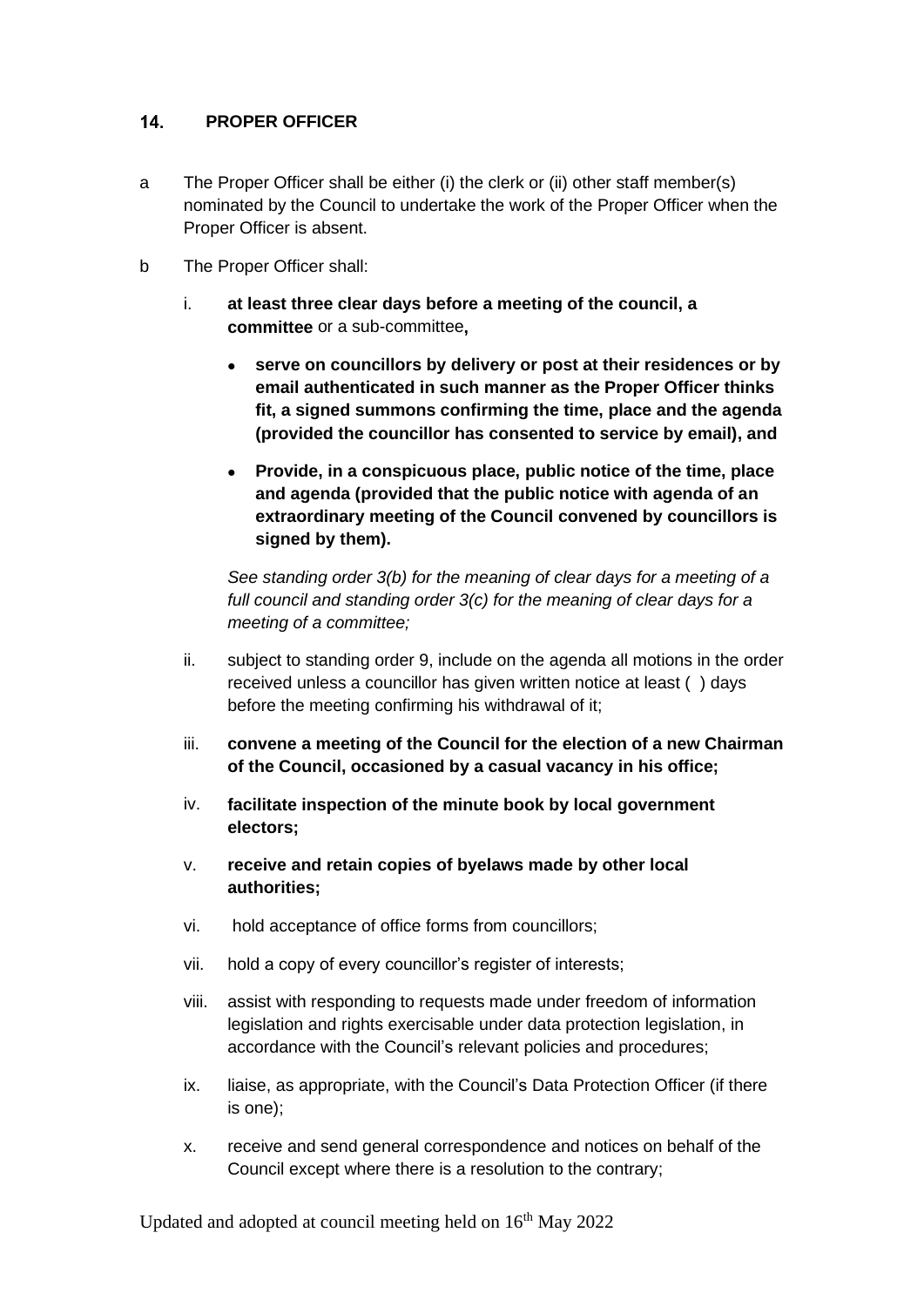- xi. assist in the organisation of, storage of, access to, security of and destruction of information held by the Council in paper and electronic form subject to the requirements of data protection and freedom of information legislation and other legitimate requirements (e.g. the Limitation Act 1980);
- xii. arrange for legal deeds to be executed; (*see also standing order 23);*
- xiii. arrange or manage the prompt authorisation, approval, and instruction regarding any payments to be made by the Council in accordance with its financial regulations;
- xiv. record every planning application notified to the Council and the Council's response to the local planning authority in a book for such purpose;
- xv. refer a planning application received by the Council to the Chairman or in his absence the Vice-Chairman (if there is one) of the Council within two working days of receipt to facilitate an extraordinary meeting if the nature of a planning application requires consideration before the next ordinary meeting of the Council;
- xvi. manage access to information about the Council via the publication scheme; and
- xvii. retain custody of the seal of the Council (if there is one) which shall not be used without a resolution to that effect. (s*ee also standing order 23).*

#### <span id="page-17-0"></span> $15.$ **RESPONSIBLE FINANCIAL OFFICER**

a The Council shall appoint appropriate staff member(s) to undertake the work of the Responsible Financial Officer when the Responsible Financial Officer is absent.

#### <span id="page-17-1"></span>16. **ACCOUNTS AND ACCOUNTING STATEMENTS**

- a "Proper practices" in standing orders refer to the most recent version of "Governance and Accountability for Local Councils – a Practitioners' Guide".
- b All payments by the Council shall be authorised, approved and paid in accordance with the law, proper practices and the Council's financial regulations.
- c The Responsible Financial Officer shall supply to each councillor as soon as practicable after 30 June, 30 September and 31 December in each year a statement to summarise: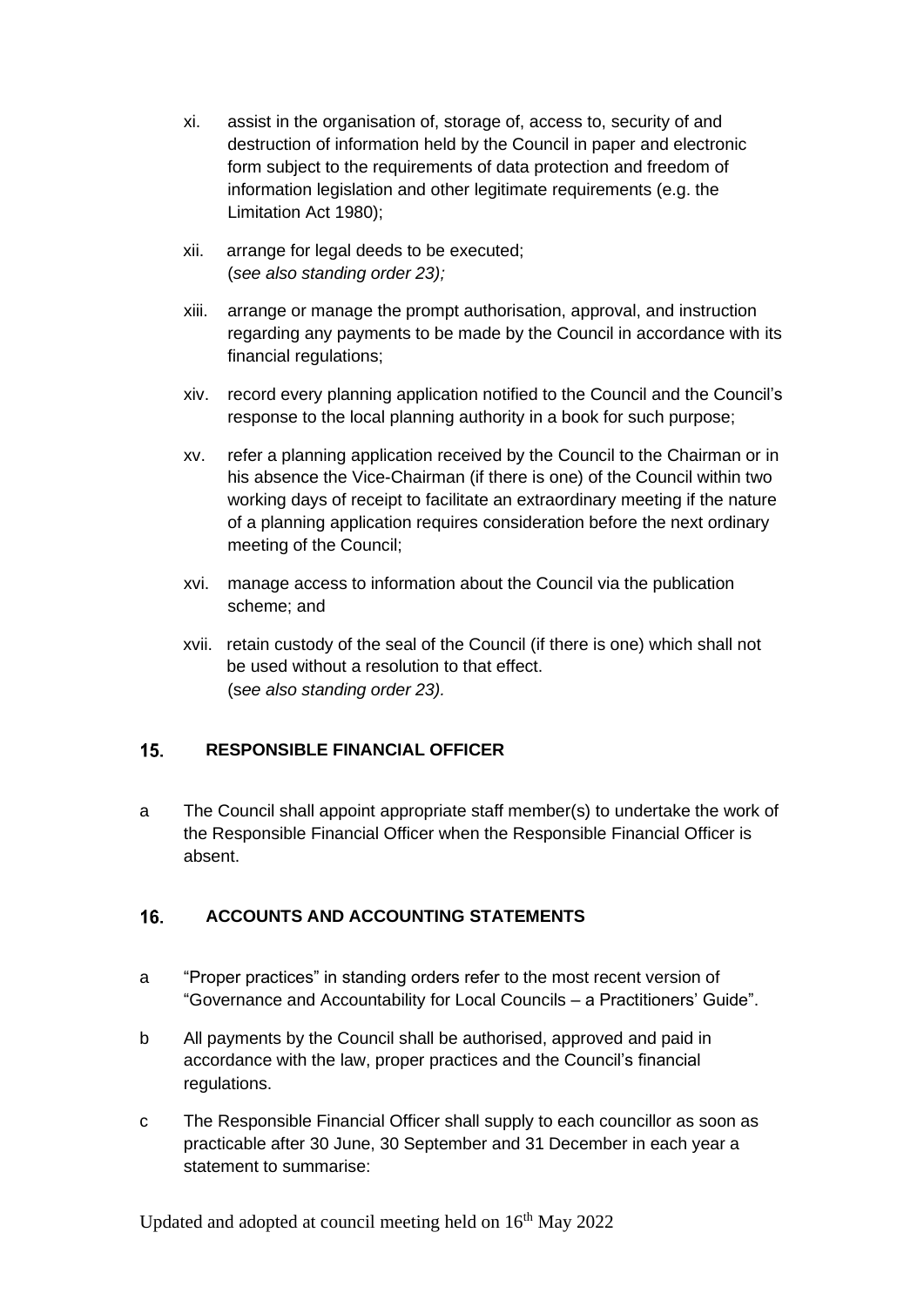- i. the Council's receipts and payments (or income and expenditure) for each quarter;
- ii. the Council's aggregate receipts and payments (or income and expenditure) for the year to date;
- iii. the balances held at the end of the quarter being reported and

which includes a comparison with the budget for the financial year and highlights any actual or potential overspends.

- d As soon as possible after the financial year end at 31 March, the Responsible Financial Officer shall provide:
	- i. each councillor with a statement summarising the Council's receipts and payments (or income and expenditure) for the last quarter and the year to date for information; and
	- ii. to the Council the accounting statements for the year in the form of Section 2 of the annual governance and accountability return, as required by proper practices, for consideration and approval.
- e The year-end accounting statements shall be prepared in accordance with proper practices and apply the form of accounts determined by the Council (receipts and payments, or income and expenditure) for the year to 31 March. A completed draft annual governance and accountability return shall be presented to all councillors at least 14 days prior to anticipated approval by the Council. The annual governance and accountability return of the Council, which is subject to external audit, including the annual governance statement, shall be presented to the Council for consideration and formal approval before 30 June.

#### <span id="page-18-0"></span> $17.$ **FINANCIAL CONTROLS AND PROCUREMENT**

- a. The Council shall consider and approve financial regulations drawn up by the Responsible Financial Officer, which shall include detailed arrangements in respect of the following:
	- i. the keeping of accounting records and systems of internal controls;
	- ii. the assessment and management of financial risks faced by the Council;
	- iii. the work of the independent internal auditor in accordance with proper practices and the receipt of regular reports from the internal auditor, which shall be required at least annually;
	- iv. the inspection and copying by councillors and local electors of the Council's accounts and/or orders of payments; and
	- v. whether contracts with an estimated value below **£25,000** due to special circumstances are exempt from a tendering process or procurement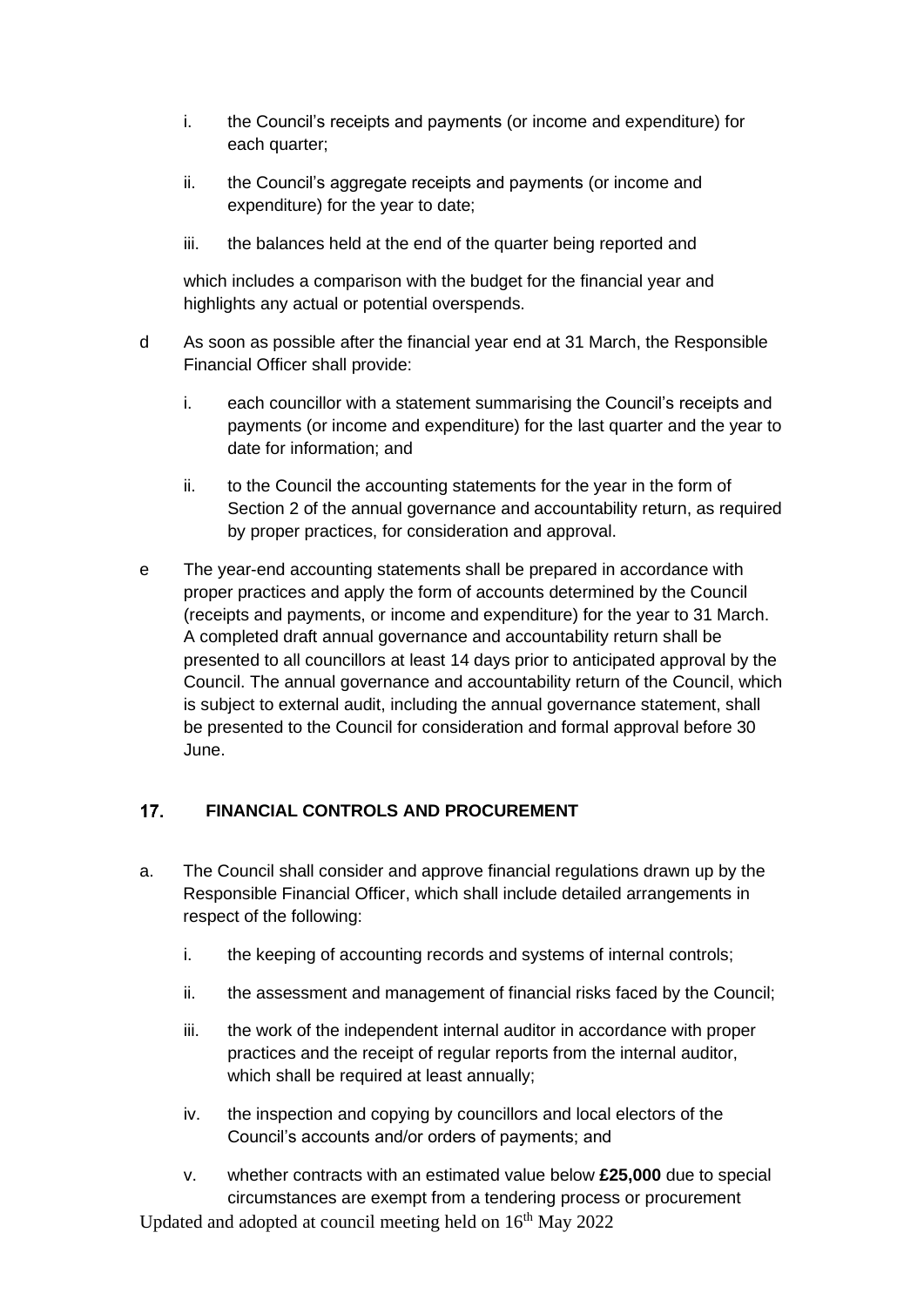exercise.

- b. Financial regulations shall be reviewed regularly and at least annually for fitness of purpose.
- c. **A public contract regulated by the Public Contracts Regulations 2015 with an estimated value in excess of £25,000 but less than the relevant thresholds referred to in standing order 18(f) is subject to the "light touch" arrangements under Regulations 109-114 of the Public Contracts Regulations 2015 unless it proposes to use an existing list of approved suppliers (framework agreement).**
- d. Subject to additional requirements in the financial regulations of the Council, the tender process for contracts for the supply of goods, materials, services or the execution of works shall include, as a minimum, the following steps:
	- i. a specification for the goods, materials, services or the execution of works shall be drawn up;
	- ii. an invitation to tender shall be drawn up to confirm (i) the Council's specification (ii) the time, date and address for the submission of tenders (iii) the date of the Council's written response to the tender and (iv) the prohibition on prospective contractors contacting councillors or staff to encourage or support their tender outside the prescribed process;
	- iii. the invitation to tender shall be advertised in a local newspaper and in any other manner that is appropriate;
	- iv. tenders are to be submitted in writing in a sealed marked envelope addressed to the Proper Officer;
	- v. tenders shall be opened by the Proper Officer in the presence of at least one councillor after the deadline for submission of tenders has passed;
	- vi. tenders are to be reported to and considered by the appropriate meeting of the Council or a committee or sub-committee with delegated responsibility.
- e. Neither the Council, nor a committee or a sub-committee with delegated responsibility for considering tenders, is bound to accept the lowest value tender.
	- f. **Where the value of a contract is likely to exceed the threshold specified by the Office of Government Commerce from time to time, the Council must consider whether the Public Contracts Regulations 2015 or the Utilities Contracts Regulations 2016 apply to the contract and, if either of those Regulations apply, the Council must comply with procurement rules. NALC's procurement guidance contains further details.**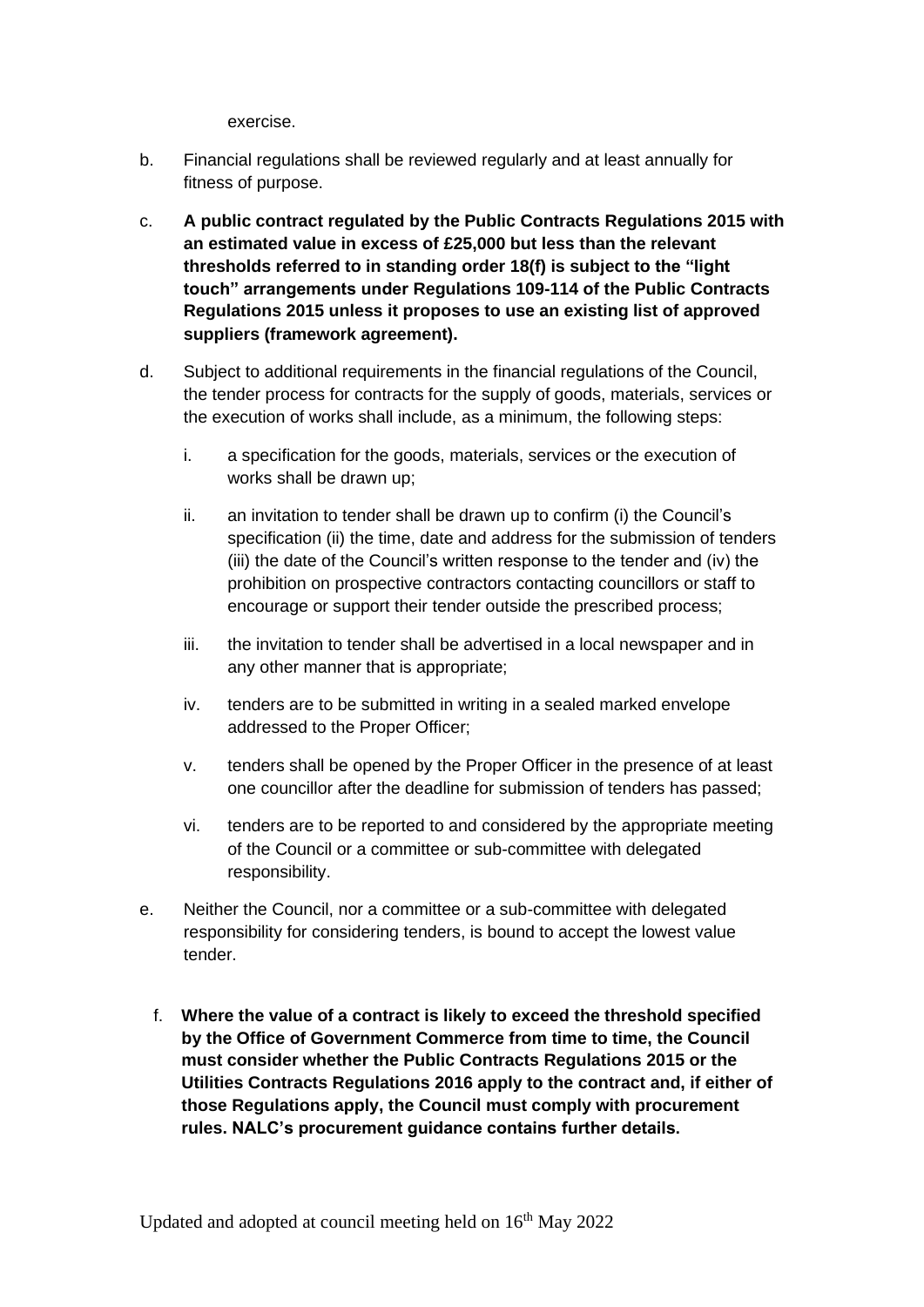#### <span id="page-20-0"></span> $18.$ **HANDLING STAFF MATTERS**

- a A matter personal to a member of staff that is being considered by a meeting of Council is subject to standing order 11.
- b Subject to the Council's policy regarding absences from work, the vicechairman of absence occasioned by illness or other reason and that person shall report such absence to the council at its next meeting.
- c The chairman of the council or in his absence, the vice-chairman shall upon a resolution conduct a review of the performance and annual appraisal of the work of the Parish Clerk. The reviews and appraisal shall be reported in writing and are subject to approval by resolution by council.
- d Subject to the Council's policy regarding the handling of grievance matters, the Council's most senior member of staff shall contact the chairman of the council or in his absence, the vice-chairman of the council in respect of an informal or formal grievance matter, and this matter shall be reported back and progressed by resolution of the council.
- e Subject to the Council's policy regarding the handling of grievance matters, if an informal or formal grievance matter raised by the Parish Clerk relates to the chairman or vice-chairman of the council this shall be communicated to another member of the council, which shall be reported back and progressed by resolution of the council
- f Any persons responsible for all or part of the management of staff shall treat as confidential the written records of all meetings relating to their performance, capabilities, grievance or disciplinary matters.
- g In accordance with standing order 11(a), persons with line management responsibilities shall have access to staff records referred to in standing order 19(f).

#### <span id="page-20-1"></span> $19.$ **RESPONSIBILITIES TO PROVIDE INFORMATION**

*See also standing order 21.*

- a **In accordance with freedom of information legislation, the Council shall publish information in accordance with its publication scheme and respond to requests for information held by the Council.**
- b. [*If gross annual income or expenditure (whichever is higher) does not exceed £25,000*] **The Council shall publish information in accordance with the requirements of the Smaller Authorities (Transparency Requirements) (England) Regulations 2015.**

OR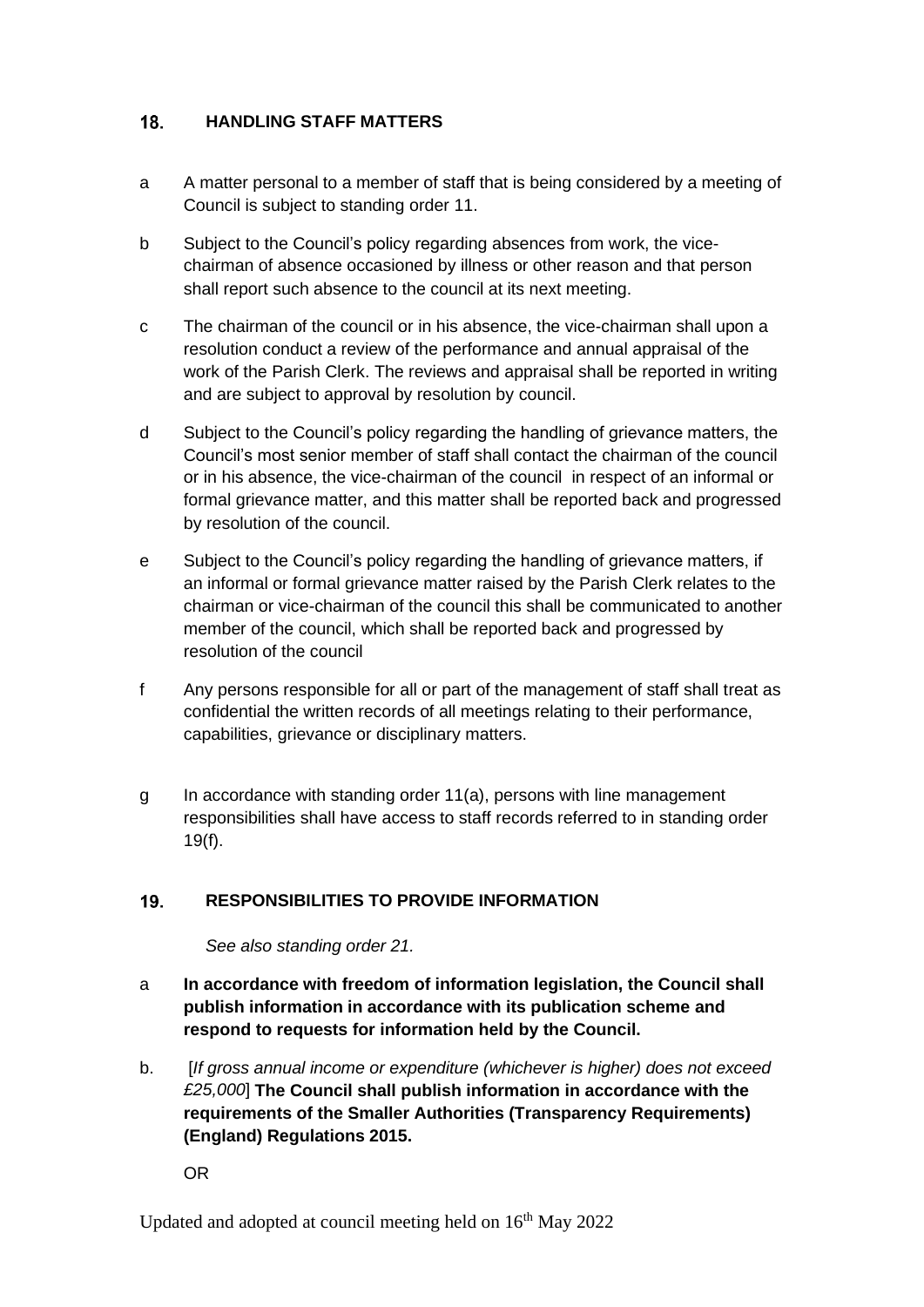[*If gross annual income or expenditure (whichever is the higher) exceeds £200,000*] **The Council, shall publish information in accordance with the requirements of the Local Government (Transparency Requirements) (England) Regulations 2015**.

#### <span id="page-21-0"></span> $20.$ **RESPONSIBILITIES UNDER DATA PROTECTION LEGISLATION**

(Below is not an exclusive list).

*See also standing order 11.*

- a The Council may appoint a Data Protection Officer.
- b **The Council shall have policies and procedures in place to respond to an individual exercising statutory rights concerning his personal data.**
- c **The Council shall have a written policy in place for responding to and managing a personal data breach.**
- d **The Council shall keep a record of all personal data breaches comprising the facts relating to the personal data breach, its effects and the remedial action taken.**
- e **The Council shall ensure that information communicated in its privacy notice(s) is in an easily accessible and available form and kept up to date.**
- f **The Council shall maintain a written record of its processing activities.**

#### <span id="page-21-1"></span> $21.$ **RELATIONS WITH THE PRESS/MEDIA**

a Requests from the press or other media for an oral or written comment or statement from the Council, its councillors or staff shall be handled in accordance with the Council's policy in respect of dealing with the press and/or other media.

#### <span id="page-21-2"></span> $22.$ **EXECUTION AND SEALING OF LEGAL DEEDS**

*See also standing orders 15(b)(xii) and (xvii).*

- a A legal deed shall not be executed on behalf of the Council unless authorised by a resolution.
- b **[Subject to standing order 23(a), the Council's common seal shall alone be used for sealing a deed required by law. It shall be applied by the Proper Officer in the presence of two councillors who shall sign the deed as witnesses.]**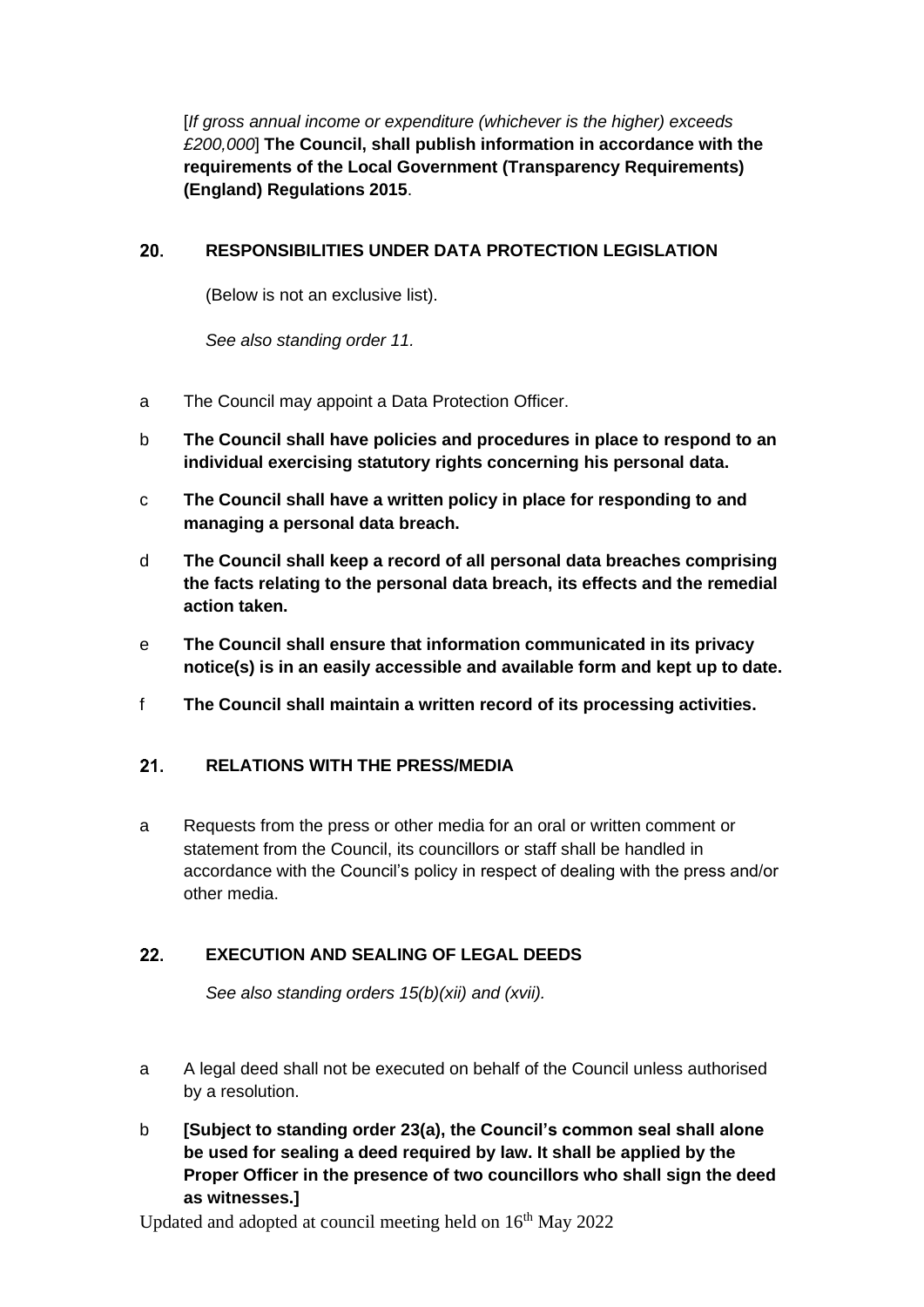*The above is applicable to a Council with a common seal.*

OR

**[Subject to standing order 23(a), any two councillors may sign, on behalf of the Council, any deed required by law and the Proper Officer shall witness their signatures.]** 

*The above is applicable to a Council without a common seal.*

## <span id="page-22-0"></span>**COMMUNICATING WITH DISTRICT AND COUNTY OR UNITARY**  23. **COUNCILLORS**

- a An invitation to attend a meeting of the Council shall be sent, together with the agenda, to the ward councillor(s) of the District and County Council OR Unitary Council representing the area of the Council.
- b Unless the Council determines otherwise, a copy of each letter sent to the District and County Council OR Unitary Council shall be sent to the ward councillor(s) representing the area of the Council.

#### <span id="page-22-1"></span>24. **RESTRICTIONS ON COUNCILLOR ACTIVITIES**

- a. Unless duly authorised no councillor shall:
	- i. inspect any land and/or premises which the Council has a right or duty to inspect; or
	- ii. issue orders, instructions or directions.

#### <span id="page-22-2"></span> $25.$ **STANDING ORDERS GENERALLY**

- a All or part of a standing order, except one that incorporates mandatory statutory or legal requirements, may be suspended by resolution in relation to the consideration of an item on the agenda for a meeting.
- b A motion to add to or vary or revoke one or more of the Council's standing orders, except one that incorporates mandatory statutory or legal requirements, shall be proposed by a special motion, the written notice by at least () councillors to be given to the Proper Officer in accordance with standing order 9.
- c The Proper Officer shall provide a copy of the Council's standing orders to a councillor as soon as possible.
- d The decision of the chairman of a meeting as to the application of standing orders at the meeting shall be final.